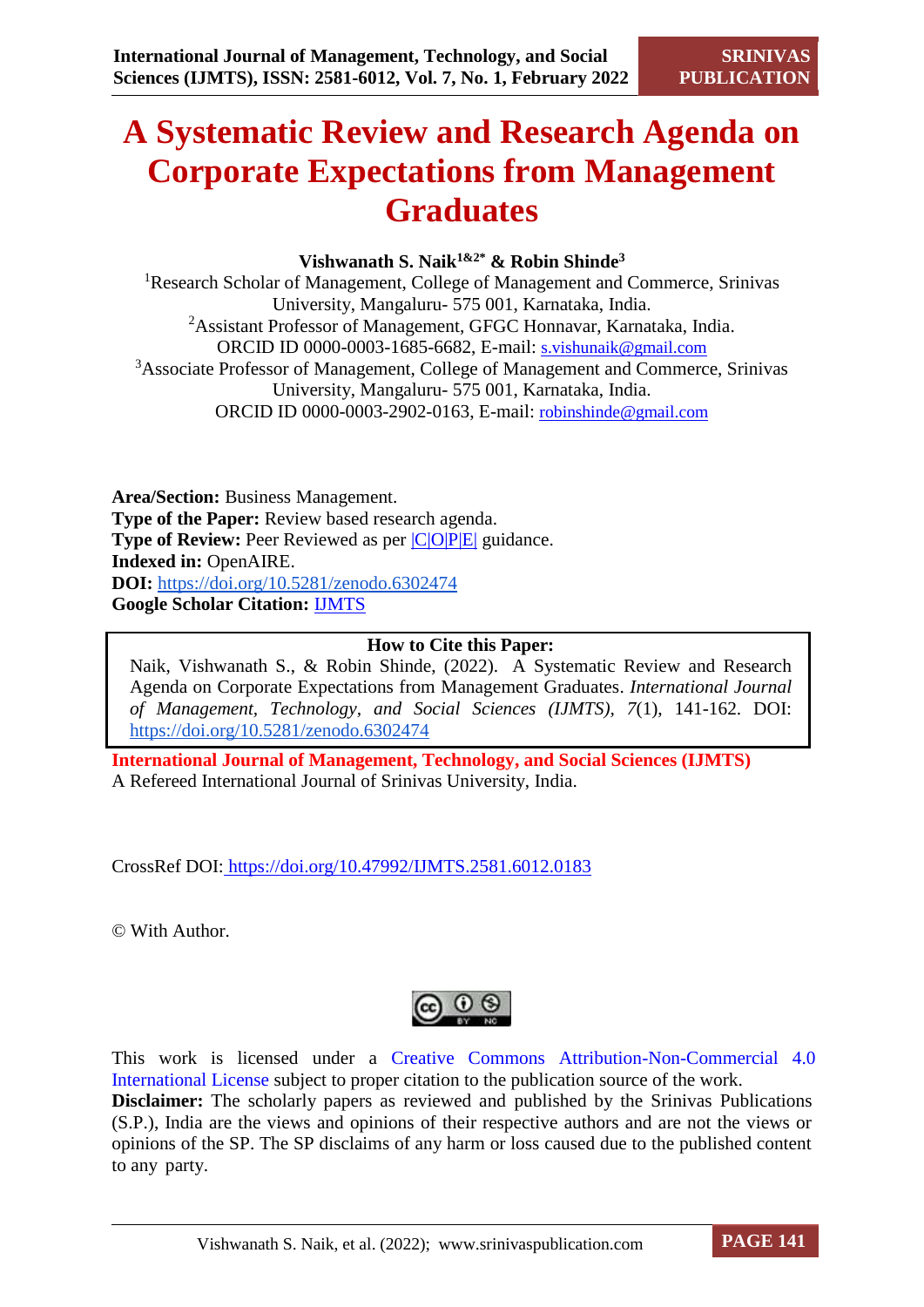# **A Systematic Review and Research Agenda on Corporate Expectations from Management Graduates**

**Vishwanath S. Naik1&2\* & Robin Shinde<sup>3</sup>**

<sup>1</sup>Research Scholar of Management, College of Management and Commerce, Srinivas University, Mangaluru- 575 001, Karnataka, India. <sup>2</sup>Assistant Professor of Management, GFGC Honnavar, Karnataka, India. ORCID ID 0000-0003-1685-6682, E-mail: s.vishunaik@gmail.com <sup>3</sup>Associate Professor of Management, College of Management and Commerce, Srinivas University, Mangaluru- 575 001, Karnataka, India. ORCID ID 0000-0003-2902-0163, E-mail: [Robinshinde@gmail.com](mailto:Robinshinde@gmail.com)

# **ABSTRACT**

**Purpose:** *Today corporate networks are featured on a global scale. To delineate global standard corporate houses are striving hard to have high potential human resources which can create a competitive edge and economic surplus for them. The paper intends to compare the current status with the optimum status of research, thereby causing the research gap on meeting corporate expectations by management graduates. And also developing research agendas in connection with tapering the gap.*

**Design/Methodology/Approach:** *The review paper is equipped with secondary data by focusing on the qualitative approach of the underlying problem statement. The data is collected from different scholarly articles, websites, research reports, surveys.* 

**Findings/Results:** *The review section of the paper has explored the current status of research being done on meeting corporate expectations by management graduates. The optimum status emerged so urges the need of filling the research gap by carrying out mega-empirical research on the industry-institute interface to propose the key aspects in meeting the corporate expectations from management graduates. Various research agendas are developed and SWOC analysis is made to get the outlook of the proposed research.*

**Originality/Value:** *The paper identifies and proposes new areas of research to be carried out under empirical mode. Most of the research on the topic/area till today is descriptive rather than empirical. Based on the research gap, a research proposal is endorsed for further study.* **Paper type:** Review based research agenda

**Keywords:** Industrial collaborations, Corporate Expectations, B-schools, SWOC analysis, Management Graduates

# **1. INTRODUCTION :**

Education is the source for the holistic and sustainable development of a country. The Indian education system is often quoted as one of the foremost funders to the economic rise of India [1]. The mode of inculcating knowledge from kindergarten to higher education has been changed drastically to cope with the present needs of the human environment. Many researchers have contributed to excel the changing requirements of various layers of education. The expectations from higher education by its stakeholders are more unconventional than the school and pre-university education. As a result, higher education is striving hard to meet corporate and social expectations through its output. However, these expectations are dynamic and vary from specialization to specialization, company to company, industry to industry. The specialization may be of finance, marketing, human resources, operations, tourism, aviation, or dual, etc., of a management program [2].

The current trends sweeping India, namely globalization and liberalization have had a great influence on management education [3]. Today Management education is now under a jumbled stage of identifying what kind of tactic may be adopted for more employability possibilities. Whether the institutions should follow typical knowledge-based education or more skill-based workability-based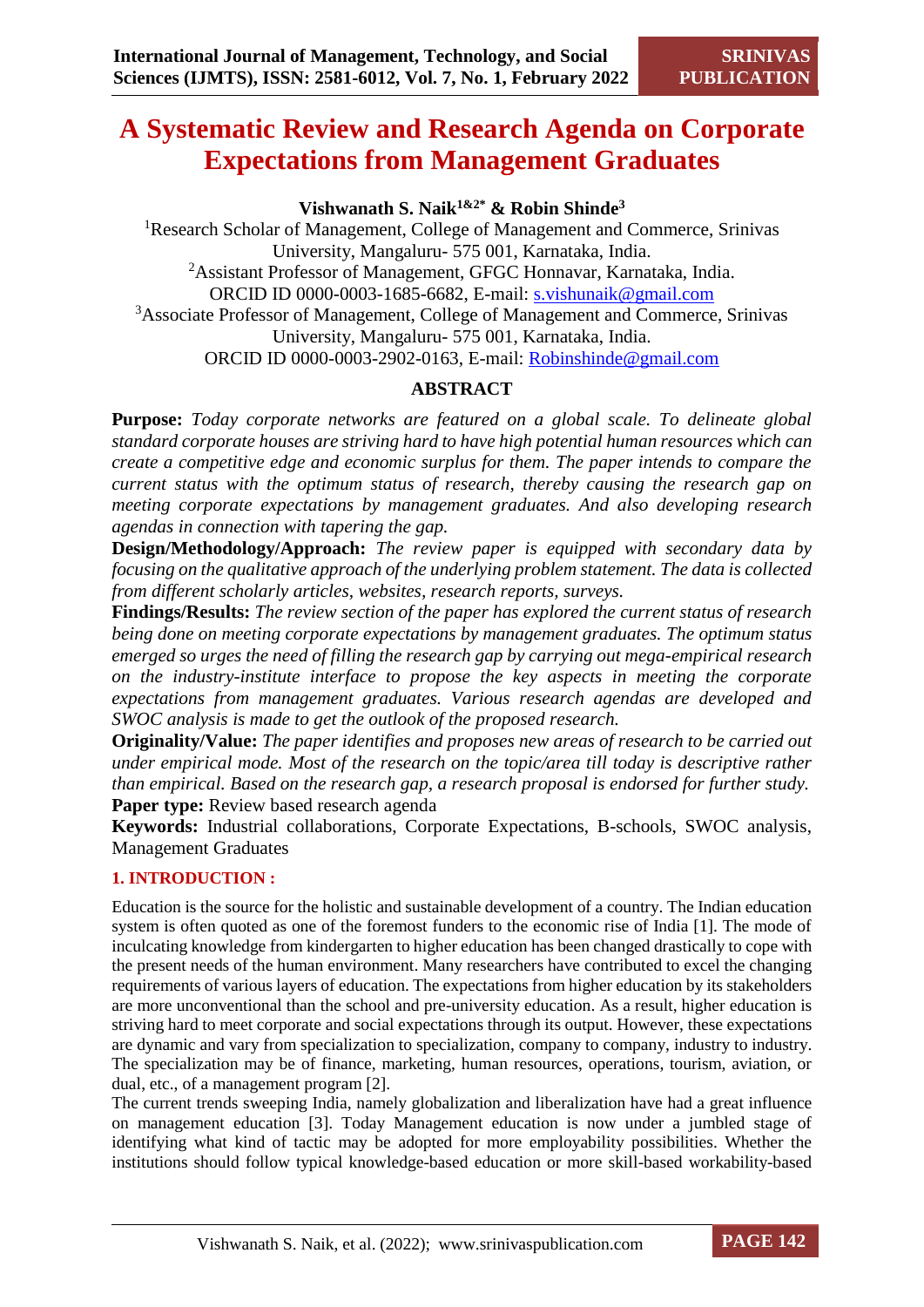education [4]. India's higher education structure is considered to be the most challenging in building the academic orientation with practical exposure.

#### **2. OBJECTIVES OF THE STUDY :**

The objectives of this review paper are as follows:

(1) To understand the management programs as a part of the Indian higher education system.

(2) To identify the issues related to meeting the corporate expectations from management graduates. by employing a systematic review of literature from 2000 to 2021.

(3) To arrive at an ideal requirement of the corporate house from a management graduate.

(4) To find the research gap between current status and desired status of corporate expectations from management graduates.

(5) To conduct SWOC analysis under the purview of proposed research topic.

#### **3. METHODOLOGY :**

This study is based on secondary data for the period 2000 -2021. The information is gathered from a wide variety of published data like research articles, journal papers, websites of various companies and government departments, reports of government bodies and agencies, survey reports, studies of various educational institutions, etc.

#### **4. RELATED RESEARCH WORK :**

Reviewing the available literature is the main purpose of this research paper. It helps to understand and analyze the contributions made by researchers so far. These contributions are reviewed and addressed in descriptive and tabular form below.

#### **DESCRIPTIVE FOCUS**

(1) According to the study made by the authors, it is found a distinct gap in the perceptions of industry respondents and the academics included in the study. While industry believes that strong affective skills such as "leadership" and "decision making" were the most desirable characteristics for future executives, the academics favour more interpersonal affective competencies and overall ranked the cognitive skills higher than the other group (Nicholson, Amanda., et al, (2000)) [5].

(2) The study reveals that management graduates are not committed and are lag in seven types of skills, - interpersonal, technical, business, articulation, project management, organizational, and communication. The authors suggested that the business faculty should find new approaches to prepare graduates for the complex business environment. Because employers expect new hires to take higher responsibility with less training, work independently, be committed, and have strong judgemental skills (MacKenzie, M. (2003)) [6].

(3) The authors conducted a study to analyze the perceived and possessed skills of management graduates from the perspective of the employers. As a result of their study, they found that communication and management skills are the key areas of building the gaps between perceived and possessed skills. The study also mentioned the need of developing intellectual and soft skills to compete in the labour market (Baharun, R., et al, (2009)) [7].

(4) The research survey was carried out to identify the required skills as per the employer's perspective. The findings of the research shows that (a) prompt and efficient use of time (b) honesty, trust (c) proactive attitude oriented towards finding new solutions (d) motivation and attitude towards work (e) communication and interaction skills (f) self-discipline (g) ability to adapt to change and to learn quickly, can reduce the gap (Borza, A., et al,  $(2012)$ ) [8].

(5) According to the authors, B-schools are not meeting the expectations of their students. Outdated syllabus, lack of skilled management faculties, and lack of research encouragement are creating the gap in meeting the corporate expectations of its management graduates.

They have also given some suggestions to reduce the above gap. According to them, the management graduates should have the qualities of leadership, enthusiasm, innovation, commitment along with the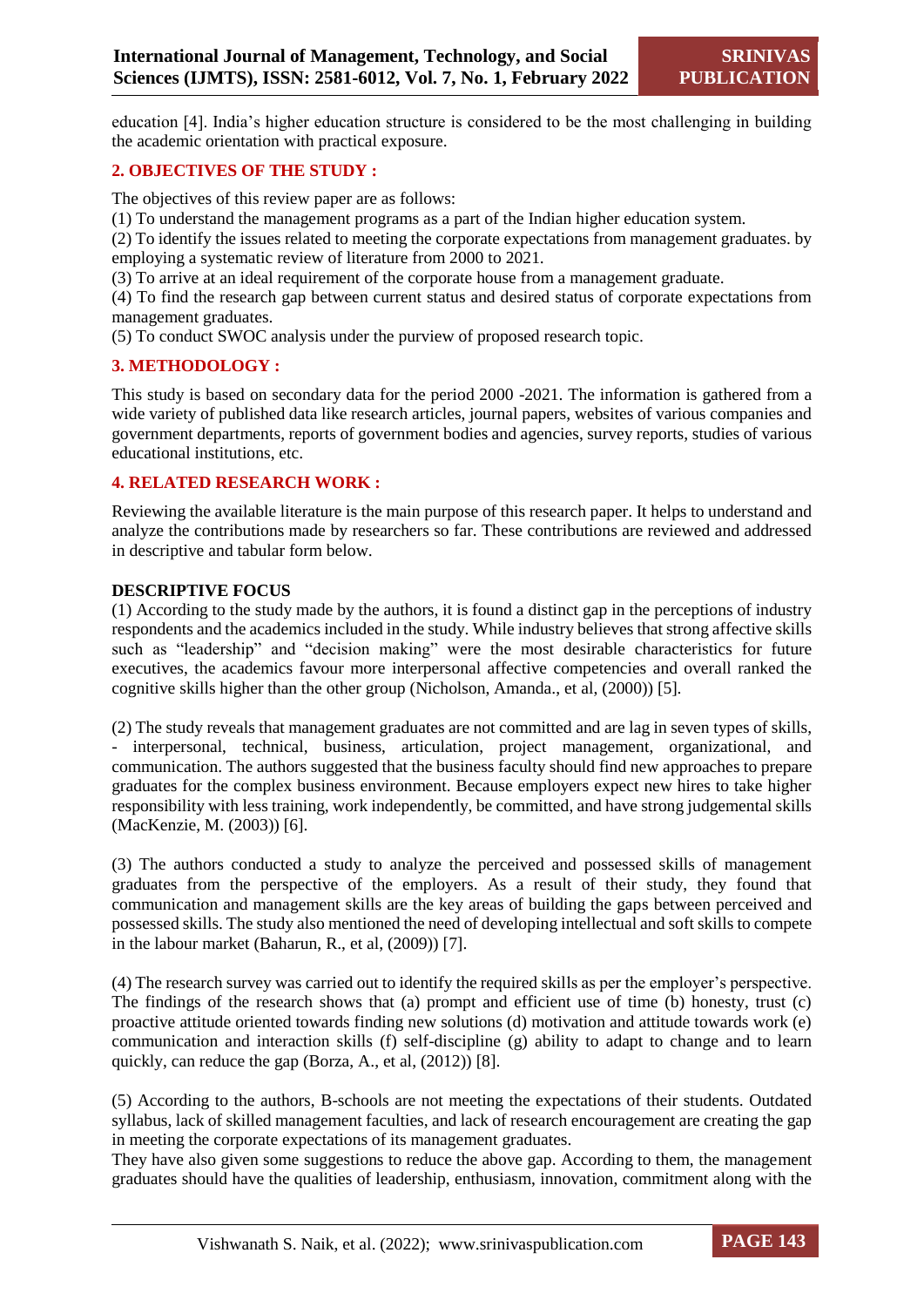quality of converting challenges into opportunities. And business schools should inculcate professionalism in their students (Kishore, Krishna., et al, (2012)) [9].

(6) The purpose of this research paper was to determine the gap between the performance of fresh graduates and employers' expectations through the KSA (knowledge, skills, and abilities) approach in the service industry. According to the findings of the study, both industries and B-Schools are equally responsible for developing the KSA in graduates and the expectations from the management graduates by corporates should be within the realm of reality (Amen, U., et al, (2014)) [10].

(7) The research was carried out to examine the gap between skills desired by the industry and those imparted by business schools. The study tells the importance of KSA in management programs as a priority requirement and the need for cross-functional management graduates who can pose good human relationships and organizational behavior (Arya, A., et al, (2014)) [11].

(8)According to the author, lack of market live view in curriculum, incompatibility between the learning imparted and nature of jobs currently allocated, lack of global orientation towards product, service, and process in teaching, lack in English communications, the hours of work and the level of performance expected from fresher for which the entrant is underprepared are causing to a great extent in meeting corporate expectations.

However, he has suggested that Fieldwork involving, Factory visit, Shop visit, Market visit, Classroom engagement involving Games, Simulations, Real-time scenario solving, Role-playing, Live feed of market proceedings, engagement by industry personnel, sample live documentation of different business functions, lectures on concepts, tutorials on problem-solving; Self-engagement using videos of business units, process, application-based assignments, etc., will help the management institutions to supply market ready human resources to corporate (Krishnan, S., (2015)) [12].

(9) The purpose of the study was to understand and analyze the corporate expectations and competencies of management graduates in the SFI of Gujarath. However, the survey-based research opinioned that a more focused approach is required to bridge the gap (Srivastava, M. N., et al, (2016)) [13].

(10) The research was aimed at knowing about the perceptions of the management education from three major stakeholders of the B-school– students, faculty, and recruiters. The study suggests having exchange programs between industries and B-schools, continuous dialogue with each other in the form of seminars, lecture series to minimize the gap and to understand each other thoroughly (Jha, M., et al, (2017)) [14].

(11) This study was designed to understand and analyze the present management education in matching the expectations of corporate. The study reveals that the Involvement of corporate expertise in the Board of studies, guest talk of businessmen, out bond training programs, selecting teaching faculty from an industry background, accelerating skills by faculties, etc., are the major areas to bridge the gap (Ramesh, V., (2017)) [15].

(12) The authors have identified seven elements curriculum, learning mechanisms, identity, skills, extracurricular activities, admission processes, and alumni and considered them as a key factor for understanding the corporate expectations.

According to the authors, successfully addressing the issues related to the seven factors will help the management students to get into corporate, MSMEs, Government bodies, and start-ups. They have also emphasized the need for business schools to embrace revolutionary pedagogical tactics, focus on their admissions practices, and make all possible efforts to leverage their most significant resource-their alumni (Ahuja, V. et al, (2018)) [16].

(13) The authors have quoted five skills in their research, such as (a) Ability to work with a wide variety of people (b) Time management and ability to prioritize (c) Understanding the digital impact on businesses (d) Ability to build, sustain and expand the network of people (e) Ability to solve complex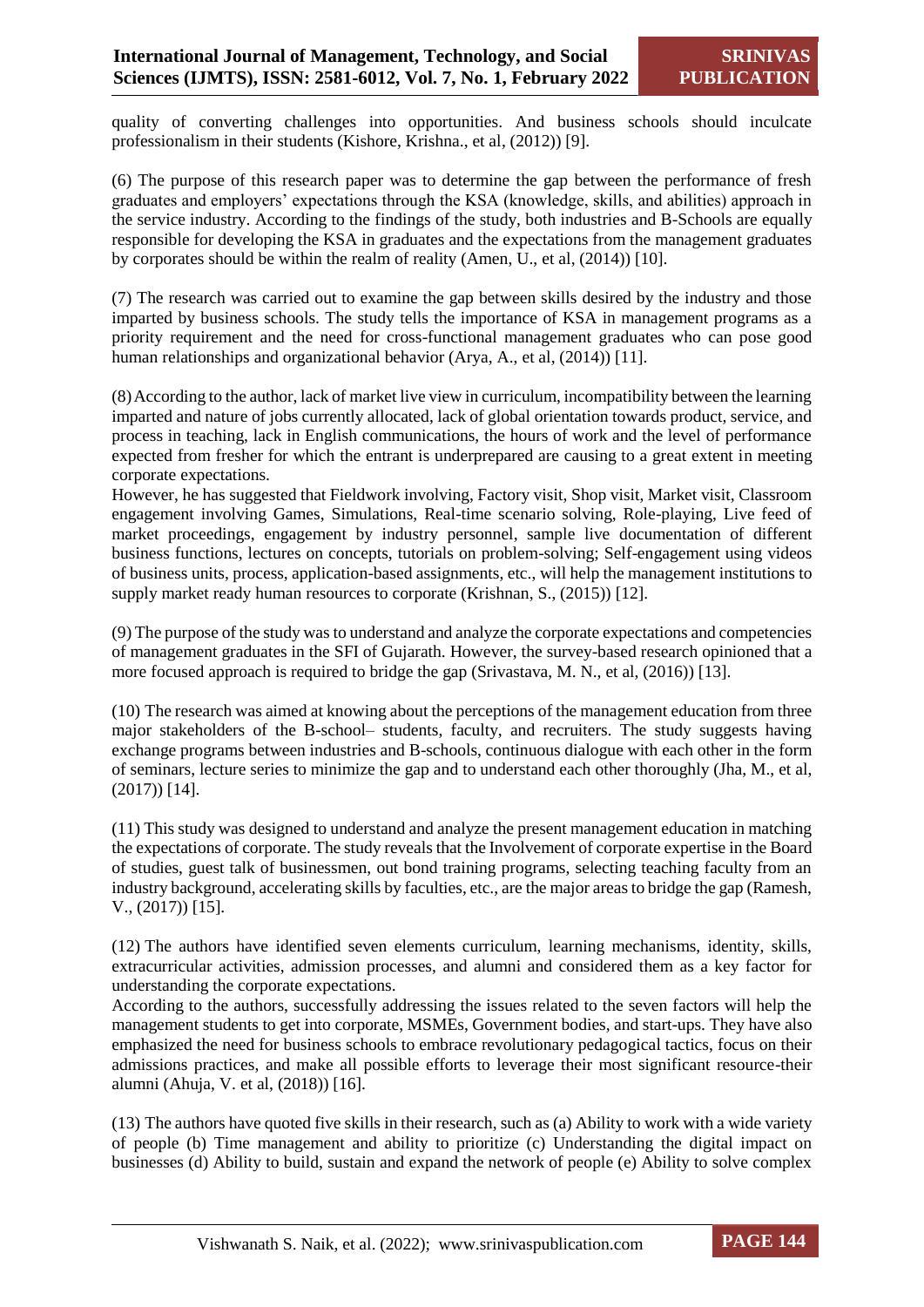problems. However, these skills are not core subjects of management programs and create a gap in meeting business expectations.

According to the authors, corporate expectations from management graduates can be met by following experiential teaching and practicing soft skills along with creating real-life/business situations in the classes of management institutes. The ability to identify, analyze and convincingly present data will enhance the individual capacity of a management graduate (Subramoniam, R., et al, (2019)) [17].

(14) The authors have researched intending to analyze the employability skills required for management graduates to find out the gap between the output of management education and the requirement of the industry. The lack of skills and practical exposure are the reasons for the gap. However, they have suggested focusing on curriculum linked with industry and also tech and communications skills (Bansal, S., et al, (2019)) [18].

(15) The study aims at analyzing the gap between what is being offered in B-schools and what is expected by the students. The research paper suggests having a syllabus as per the industrial needs and it also urges management graduates to do some value-added courses like analytics, English speaking courses to enhance their skills and bits of knowledge.

The above research papers on the underlying topic of the paper depict what is delivering and what has to be delivered at B-schools to prepare market-ready management graduates in meeting the corporate expectations. However, all the research papers admit the gap between industry and institute on knowledge and skill horizon (Sharma, R., et al, (2020)) [19].

# **5. NEW RELATED ISSUES :**

New and other related issues in connection with the research topic have been overviewed in tabular form. Contributions of fifty apt scholarly research papers have been reviewed to understand the development in five important areas of the research.

#### **5.1 Management Education Gap**

Management education is expected to be are presentative mirror of corporate trends. It can be achieved only when the relationship is reciprocal and continuous. Industry institute interactions are the key dimension to accelerate the service quality and to reduce the gap in management institutions of higher education [20]. However, the current mode is not in line with the anticipated requirement, resulting in creating the gap.

|                |                      | <b>Table 1:</b> Exhibits the list of researches on the gap in Management Education. |                                        |
|----------------|----------------------|-------------------------------------------------------------------------------------|----------------------------------------|
| SI.            | <b>Author/s Name</b> | <b>Objectives</b>                                                                   | <b>Findings/outcomes</b>               |
| N <sub>0</sub> |                      |                                                                                     |                                        |
| 1.             | Denyer, D., et al,   | To bridge the gap between                                                           | Individual studies are limited to the  |
|                | $(2006)$ [21]        | research and practices by                                                           | accumulation of information<br>1n      |
|                |                      | using synthesis method of                                                           | journals. The gap can be bridged by    |
|                |                      | quality research                                                                    | coupling policy with practice. But it  |
|                |                      |                                                                                     | can be achieved when the researcher    |
|                |                      |                                                                                     | has wide access to the management      |
|                |                      |                                                                                     | research.                              |
| 2.             | Wilkesmann, M.,      | To<br>connection<br>create<br>a                                                     | The gap can be reduced not only by     |
|                | $(2011)$ [22]        | between business experts and                                                        | formal and pure qualification but also |
|                |                      | novices in the process of                                                           | by achieving informal competencies.    |
|                |                      | knowledge transfer.                                                                 | Knowledge transfer<br>should<br>be     |
|                |                      |                                                                                     | reciprocal, convenient, and adaptable. |
| 3.             | Gera, R., (2012)     | To identify the gap between                                                         | There has been very little transfer of |
|                | $[23]$               | academia and corporate in                                                           | research knowledge.                    |
|                |                      | terms of managerial                                                                 | Industries can experiment by applying  |
|                |                      | knowledge.                                                                          | theoretical knowledge<br>in<br>their   |
|                |                      | To develop a framework to                                                           | workforce                              |
|                |                      | overcome the above gap.                                                             |                                        |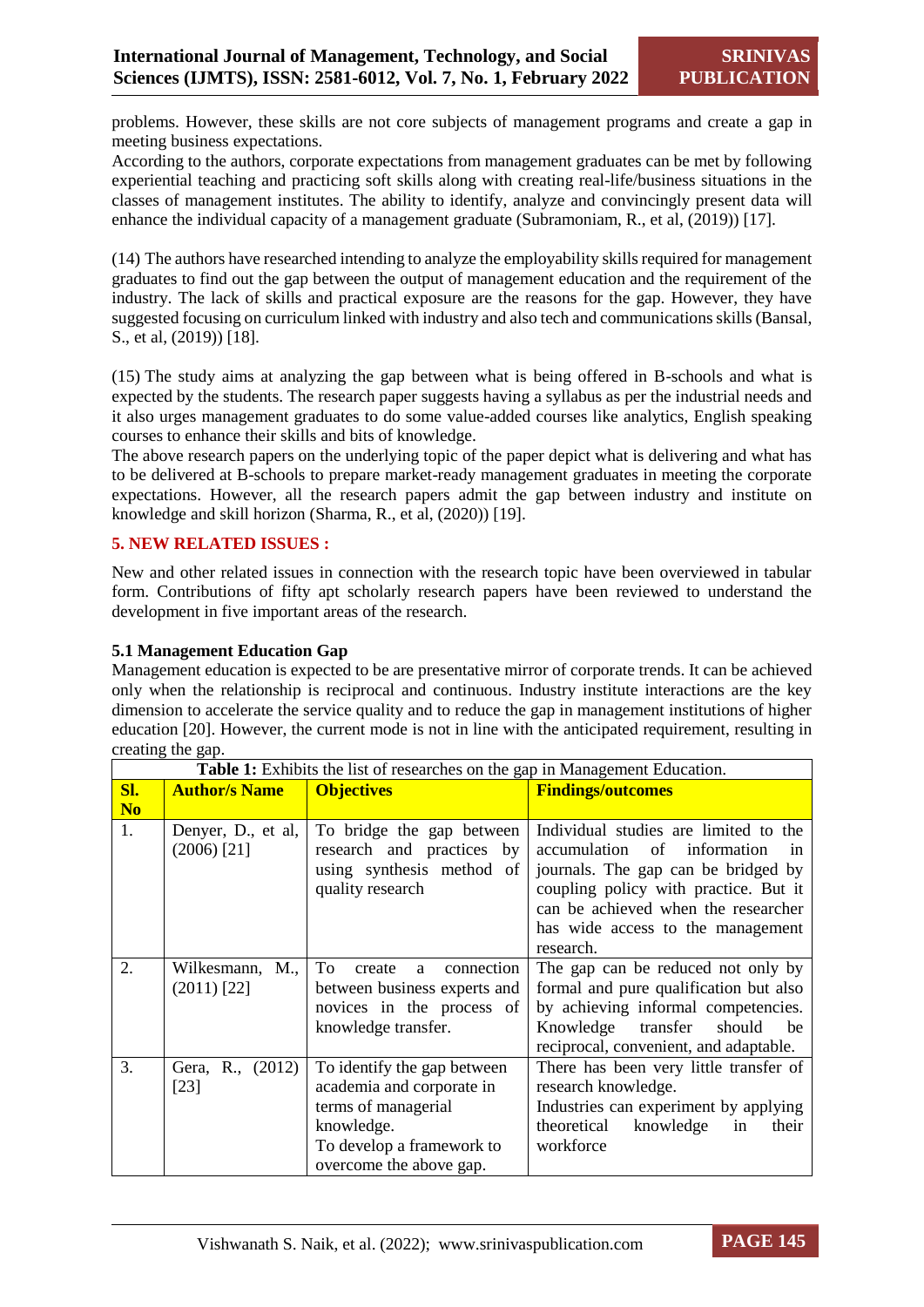|     |                                             | To suggest a strategic<br>approach based on the<br>knowledge transfer cycle.                                                                             | Academic<br>orientation<br>has<br>be<br>to<br>industry to prove the market-ready<br>graduates.                                                                                                                                        |
|-----|---------------------------------------------|----------------------------------------------------------------------------------------------------------------------------------------------------------|---------------------------------------------------------------------------------------------------------------------------------------------------------------------------------------------------------------------------------------|
| 4.  | Dhanawade, S., et<br>al, (2012) [24]        | To study the gap between<br>perceived skills by<br>management graduates and<br>expectations by corporate<br>personnel.                                   | Skill scarcity among employees has its<br>roots in education. Vocational and<br>practical approaches in management<br>education along with market-orient<br>pedagogy and syllabus can reduce the<br>observable gap in the job market. |
| 5.  | Sarpal, N., (2012)<br>$[25]$                | To study the gap between<br>graduated management<br>students and company or<br>business requirements. And<br>to suggest the methods to<br>narrow the gap | Misconnection among management<br>institutions and corporate has created<br>the gap. Change in style of operation,<br>technology,<br>globalization,<br>competitiveness, etc., are the reasons<br>for the gap.                         |
| 6.  | V.<br>Iyer,<br>M.,<br>$(2014)$ [26]         | To gauge the gap between<br>management education<br>curricula and skills<br>demanded by industries.                                                      | Teaching faculties are more persuaded<br>towards concepts<br>than<br>pragmatic<br>experience.                                                                                                                                         |
| 7.  | Turel, O., et al,<br>$(2016)$ [27]          | To check the maturity level<br>of business analytics between<br>B-schools and industry.                                                                  | B-schools have not reached the stage of<br>inculcating the matured level of<br>business analytics as per the industrial<br>expectations.                                                                                              |
| 8.  | Bhagra, A., et al,<br>$(2018)$ [28]         | To study the competencies<br>required<br>for<br>entry-level<br>employees and to check its<br>ability to meet employers'<br>expectations                  | Skills, ability, knowledge, expertise are<br>lacking<br>among<br>the<br>management<br>graduates, causing the gap between<br>them and employability. Improving<br>employability<br>skills<br>is<br>highly<br>recommended.              |
| 9.  | Kadhila,<br>N.,<br>$(2018)$ [29]            | To review the job market's<br>between<br>employers,<br>gap<br>lecturers, and graduates                                                                   | HEIs perceive those interpersonal<br>skills are most needed for the job<br>market but employers say it is literacy<br>and numeracy. As a result, a gap has<br>been created among them.                                                |
| 10. | SANJIVKUMAR,<br>M., et al, (2021)<br>$[30]$ | To analyze the gap between<br>business<br>owners'<br>skills<br>expectations<br>and<br>possessed by<br>management<br>graduates.                           | The skill gap is identified between<br>employers'<br>expectations<br>and<br>management graduates.<br><b>HEIs</b><br>and<br>universities should do needful in<br>taming corporate requirements through<br>management programs.         |

The above table of various researchers' contributions illustrates the need for having a market-oriented teaching approach in management education, failing to which the corporate system may not be supplied with the human resources as per their expectations. The combined efforts of B-schools, students, and recruiters are indeed to meet the expectations of the competitive corporate world [31].

# **5.2 Management/Industrial expectations:**

Today education has become a tool of competition for educational institutions and we can also observe competition in education itself [32]. The expectations from management graduates by corporate houses are based on the potential market requirements. It is implied that; they are the reasons for creating an economic surplus to the company by being capable human resources. The following research papers are reviewed to understand corporate expectations.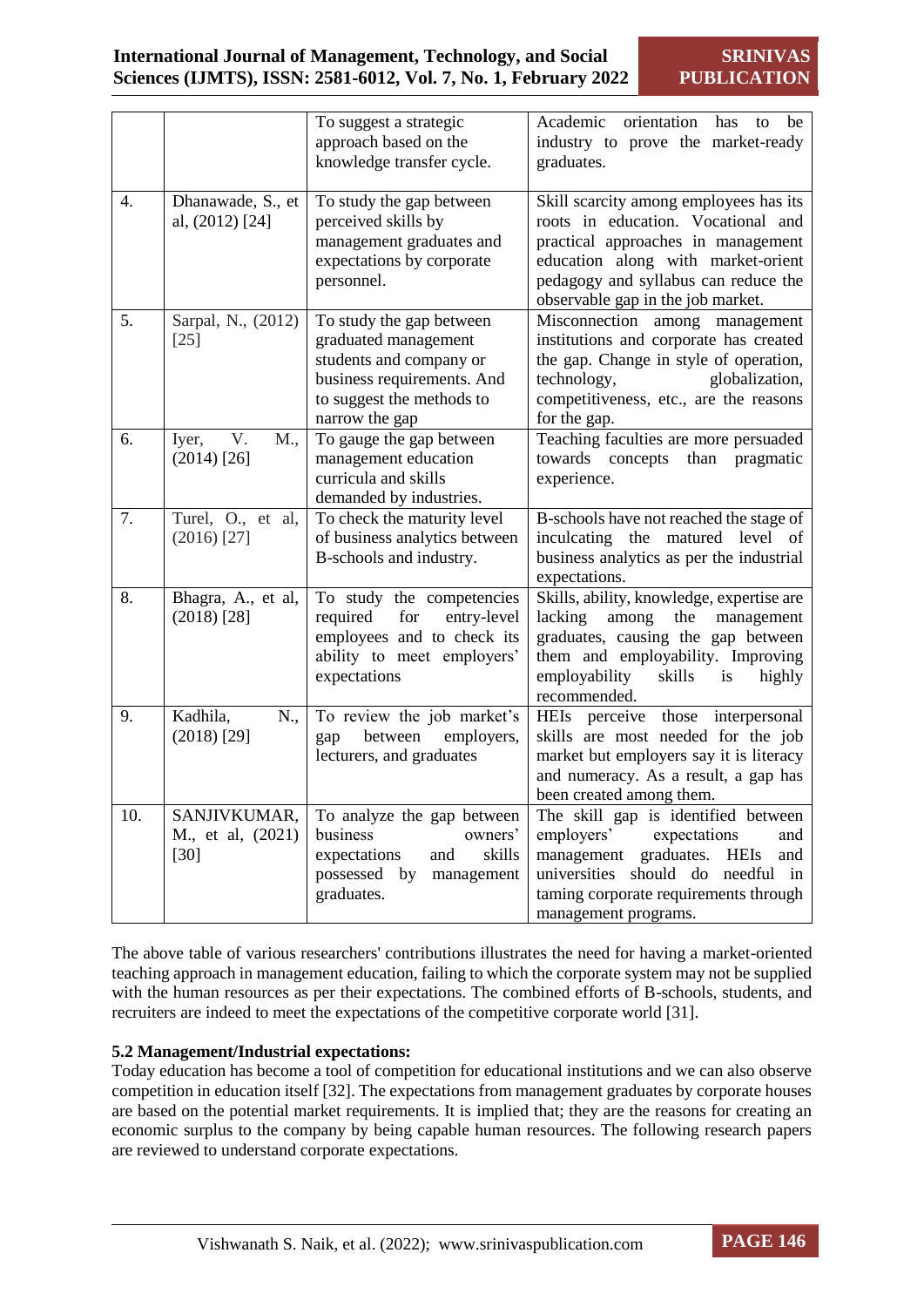| Table 2: Exhibits the list of researches on Industrial Expectations. |                                          |                                                                                                                                                                                              |                                                                                                                                                                                                                          |
|----------------------------------------------------------------------|------------------------------------------|----------------------------------------------------------------------------------------------------------------------------------------------------------------------------------------------|--------------------------------------------------------------------------------------------------------------------------------------------------------------------------------------------------------------------------|
| Sl.<br>N <sub>0</sub>                                                | <b>Author/s Name</b>                     | <b>Objectives</b>                                                                                                                                                                            | <b>Findings/outcomes</b>                                                                                                                                                                                                 |
| 1.                                                                   | Chen, J., et al,<br>$(2009)$ [33]        | To study the expected quality<br>of accounting professionals.                                                                                                                                | The accounting curriculum has to be<br>changed along with the integration of<br>Information technology<br>to<br>enable<br>practical oriented teaching.                                                                   |
| 2.                                                                   | Weligamage, S.<br>S., (2009) [34]        | Finding<br>out<br>the<br>expected<br>employability<br>skills<br>of<br>graduates with the help of a<br>literature review.                                                                     | Employability can be gained by the right<br>skills<br>mix<br>of<br>and<br>practical<br>exposure/experience.<br>Personal<br>commitment and the sense of subject-<br>specific<br>knowledge<br>smooths<br>the<br>process.   |
| 3.                                                                   | N.,<br>Sarpal,<br>$(2012)$ [25]          | To identify the problems of<br>management<br>graduates<br>in<br>meeting<br>the<br>corporate<br>expectations and to analyze the<br>skills required by them.                                   | The business expectations are bound<br>with<br>competitive<br>changes.<br>The<br>management institutions should nurture<br>and thereby create leaders who can stand<br>for integrity, honesty, and empathy.              |
| 4.                                                                   | Jonck,<br>P.,<br>$(2014)$ [35]           | To evaluate the graduates from<br>management<br>science<br>a<br>perspective<br>and<br>to<br>employability from a demand-<br>side perspective.                                                | Graduates<br>are<br>not<br>meeting<br>the<br>expectations of employers.<br>Skills related to customer service,<br>financial management, and training have<br>to be cultivated among them.                                |
| 5.                                                                   | Agnihotri, S., et<br>al, $(2018)$ [36]   | To study job competencies of<br>management<br>graduates<br>as<br>expected by companies during<br>the recruitment process.                                                                    | Competencies in the form of basic skills,<br>higher-order<br>thinking<br>skills,<br>and<br>affective skills play important role in the<br>job market. Employability readiness is<br>the result of acquiring such skills. |
| 6.                                                                   | Shahare,<br>P.,<br>$(2018)$ [37]         | To<br>know<br>the<br>industrial<br>from<br>expectations<br>the<br>Management Institutes and<br><b>Students</b>                                                                               | Educational institutions have to be<br>creative and committed to bringing<br>professionalism and extra edges of<br>competitiveness.                                                                                      |
| 7.                                                                   | Bhagra,<br>et<br>al,<br>$(2018)$ [27]    | To find out the competencies<br>expected the industries and to<br>know the skills required for<br>management graduates                                                                       | Lack of expected competencies among<br>the management graduates has created a<br>predicament for industries as well as<br>management graduates.                                                                          |
| 8.                                                                   | Kadhila,<br>N.,<br>$(2018)$ [28]         | To study the expectations of<br>employers, employees, and<br>graduates under the purview of<br>the job market and to analyze<br>the attributes other than the<br>subject-specific disciples. | The perceptions among the stakeholders<br>towards the job expectations are not<br>matching. HEIs are not much proactive<br>to the hiring needs of the job market.                                                        |
| 9.                                                                   | Adegbenjo,<br>A.<br>$O., (2020)$ [38]    | To investigate honesty<br>as<br>of business<br>ethics<br>means<br>among management graduates                                                                                                 | Honesty is the basic expectation of a<br>from<br>business<br>its<br>management<br>graduates. It cannot be gained back or<br>repaired anymore once it's lost.                                                             |
| 10.                                                                  | Labrović, J. A.,<br>et al, $(2021)$ [39] | To analyze the competencies<br>from<br>university<br>expected<br>graduates in the purview of<br>employability.                                                                               | Knowledge, skills, ability, behaviors,<br>and experiences are key to performing<br>as expected by companies. Competency-<br>Based Education is indeed to meet the<br>business expectations.                              |

The above table exhibits the industrial expectations from management graduates. Industrial expectations are dynamic and are dependent on the market nature of the economy. Educational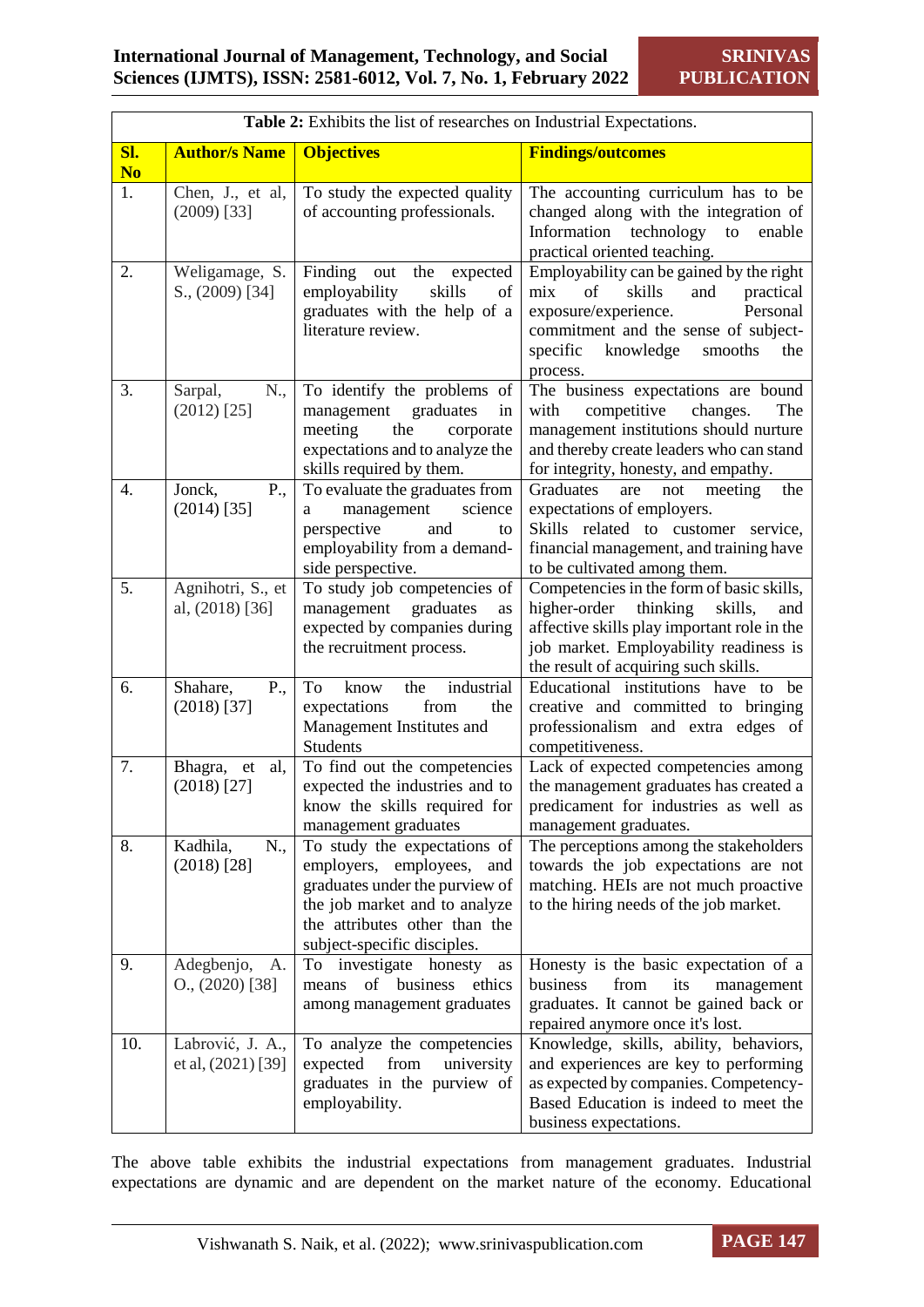institutions have to be creative and committed to bringing professionalism and extra edges of competitiveness among the management students. A survey on Job selection preferences by management graduates shows that they are much concerned about work flexibility, culture, and ease of travel [40].

#### **5.3 Industrial Collaborations:**

Management education can become corporate means of learning only when the system has industrial orientations. Industrial collaborations help the business units to get customized human resources, parallelly creating economic viability for the management graduates by offering a job. Based on this, ten research papers are reviewed below. International collaborations have become recent trends in the higher education system to facilitate exposure to the industry, business, and new culture [41].

|                | Table 3: Exhibits the list of researches on Industrial Collaborations. |                                                                                                                                                                 |                                                                                                                                                                                                                                                                                      |
|----------------|------------------------------------------------------------------------|-----------------------------------------------------------------------------------------------------------------------------------------------------------------|--------------------------------------------------------------------------------------------------------------------------------------------------------------------------------------------------------------------------------------------------------------------------------------|
| Sl.            | <b>Author/s Name</b>                                                   | <b>Objectives</b>                                                                                                                                               | <b>Findings/outcomes</b>                                                                                                                                                                                                                                                             |
| N <sub>0</sub> |                                                                        |                                                                                                                                                                 |                                                                                                                                                                                                                                                                                      |
| 1.             | Ahmad, M. F.<br>B., et al, (2011)<br>$[42]$                            | To review<br>the<br>Lecturers'<br><b>Industrial Attachment program</b><br>in gaining latest kinds of stuff<br>of market.                                        | The program helps teachers to conquer<br>skills and knowledge being needed<br>incorporate and to share with their<br>students about the recent developments.                                                                                                                         |
| 2.             | Kumar, S., et al,<br>$(2011)$ [43]                                     | To study the inferences of<br>business<br>collaborations<br>on<br>corporate and to study the<br>approaches<br>in<br>developing<br>market-based curriculum.      | Industrial collaborations give practical<br>exposure to the students and faculties,<br>which is a deciding factor of their<br>careers. And the curriculum has to be<br>focused on live industry projects.                                                                            |
| 3.             | Oza, V., et al,<br>$(2012)$ [44]                                       | identify<br>factors/<br>To<br>the<br>associated<br>with<br>avenues<br>collaborations in delivering<br>quality management education<br>in India.                 | Students can correlate their theoretical<br>aspects when they are exposed to the<br>practical world. This is possible only<br>with<br>academia<br>and<br>industry<br>collaborations.                                                                                                 |
| 4.             | Gandhi, M. M.,<br>$(2014)$ [45]                                        | To review the critical issues of<br>and<br>academia<br>industry<br>collaborations by its effort and<br>recent trends.                                           | Re-orientation of higher education is<br>needed by focusing the concepts like<br>industrial collaborations so that HEIs<br>offer practical knowledge<br>can<br>to<br>produce market-ready graduates.                                                                                 |
| 5.             | Jha, S., (2016)<br>$[46]$                                              | To<br>the<br>critique<br>present<br>collaborations<br>scenario<br>of<br>between business houses and<br>academia in the context of<br>Indian management schools. | Ties with industry are to be strengthened<br>to the extent of the deeper association<br>since their co-operation is reciprocal.<br>Academia is looking at industry for<br>gaining the job market whereas industry<br>is looking for getting market-ready<br>workforce from academia. |
| 6.             | Paul, P., et al,<br>$(2017)$ [47]                                      | To review the collaborations<br>model of Private universities<br>in India and their business<br>affairs.                                                        | Many private universities have started<br>new age and collaborative programs to<br>prepare inter and multi-disciplinary<br>which<br>workforce,<br>is<br>a<br>current<br>requirement of every business house.                                                                         |
| 7.             | Shanker,<br>D.,<br>$(2017)$ [48]                                       | To<br>explore<br>academic<br>entrepreneurship by building a<br>synergetic approach between<br>industry and academia.                                            | Academic entrepreneurship<br>be<br>can<br>the<br>achieved<br>by<br>participation<br>of<br>academicians, corporate houses, and<br>entrepreneurs. The aim is not only to<br>cause economic surplus but also reap<br>macro benefits to the society                                      |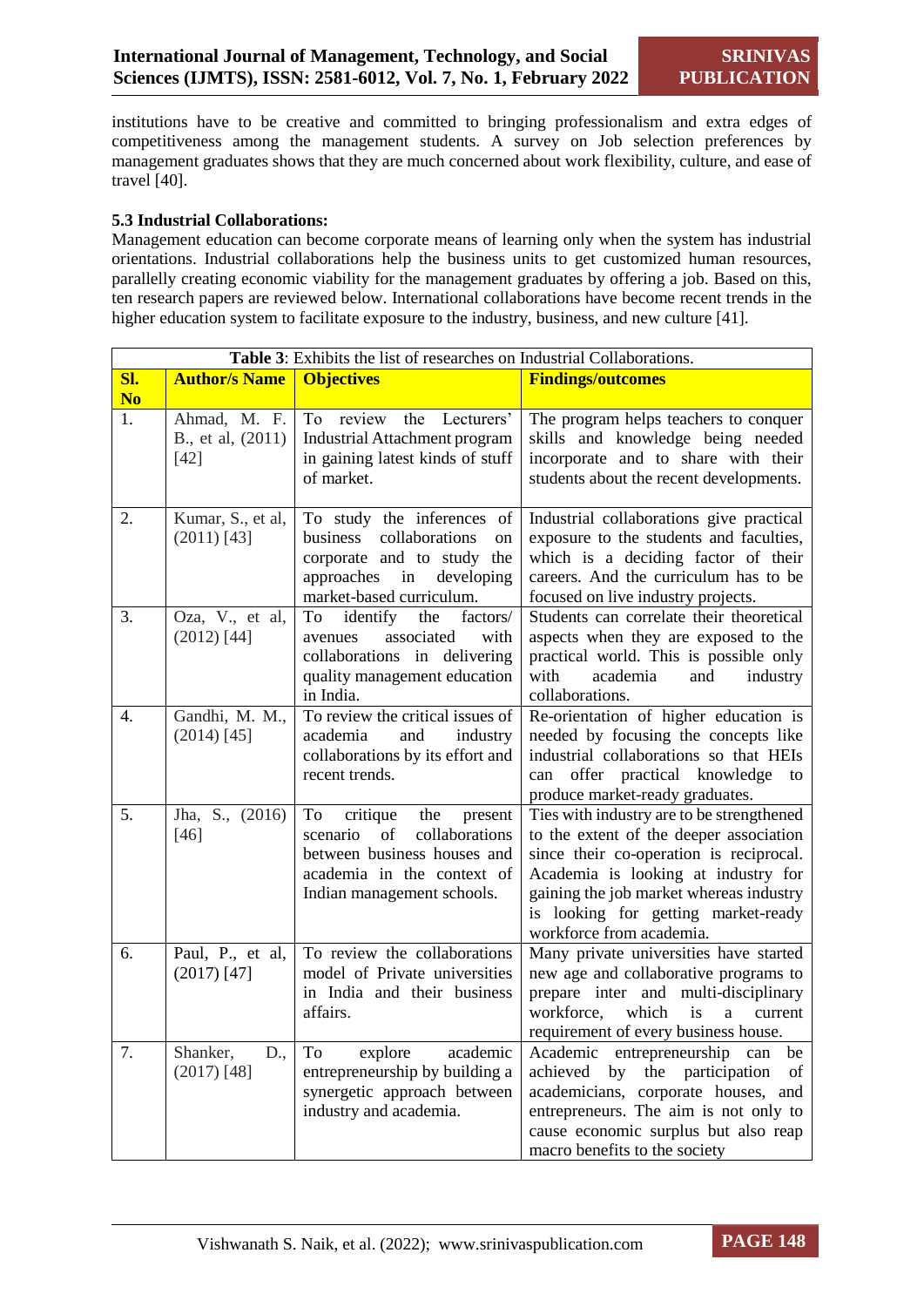| 8.  | Sarkar, S., et al,<br>$(2019)$ [49]    | To examine<br>and<br>issues<br>the<br>Indian<br>of<br>concerns<br>management education system                                                 | The campus placement has been reduced<br>to the extent of 40%. To uplift the Indian<br>students to the international level,<br>contact with industry is desired.                                   |
|-----|----------------------------------------|-----------------------------------------------------------------------------------------------------------------------------------------------|----------------------------------------------------------------------------------------------------------------------------------------------------------------------------------------------------|
| 9.  | Chaudhrya, S.,<br>et al, $(2019)$ [50] | To contextualize the shaping<br>and re-shaping of Indian<br>management education under<br>the context of contemporary<br>challenges.          | Lack of industrial collaboration has<br>deprived<br>students and<br>faculties'<br>exposure to the<br>industry.<br>The<br>collaborations should also reflect in the<br>curriculum of the B-schools. |
| 10. | Khaled, M. C.,<br>$(2020)$ [51]        | To understand the business<br>interface<br>in<br>management<br>collaborations<br>under<br>the<br>purview of the home-grown<br>business model. | Non-industrial collaborations create a<br>gap between academia and industry. A<br>common platform is needed to have an<br>intensive and interactive dialogue<br>between industry and academia.     |

The above table concise the importance of collaborations between business houses and B-schools. The synergetic effect of the industry-institute interface of management education will nourish the corporate dreams of business students as well as the brand image of the institute. And the students could be able to understand the current market trends with industrial collaborations. Real-time industry practice has to be synched with management education [52].

#### **5.4 Management syllabus/curriculum:**

What has to be taught and how has to be taught will be decided by the syllabus and pedagogy. Management graduates find a mismatch in equipping themselves with the present market conditions if the syllabus is outdated. The syllabus should mirror business happenings. A competency-based syllabus is the best way to mould management students [53].Below is the list of research taking place on the subject in recent years.

|                  |                      | Table 4: Exhibits the list of researches on Management Syllabus/Curriculum. |                                                                    |
|------------------|----------------------|-----------------------------------------------------------------------------|--------------------------------------------------------------------|
| Sl.              | <b>Author/s Name</b> | <b>Objectives</b>                                                           | <b>Findings/outcomes</b>                                           |
| N <sub>o</sub>   |                      |                                                                             |                                                                    |
| 1.               | Manimala,<br>M.      | To overview the quality issues                                              | A specialized and holistic approach such                           |
|                  | J., (2006) [54]      | faced by<br>stakeholders of                                                 | as a market-friendly syllabus has to be                            |
|                  |                      | Indian<br>management                                                        | followed in B-schools. The accrediting                             |
|                  |                      | institutions                                                                | consider<br>should<br>syllabus,<br>agency                          |
|                  |                      |                                                                             | teaching, and evaluating methods while                             |
|                  |                      |                                                                             | assessing the B-schools                                            |
| 2.               | Shahaida, P., et     | To<br>a conceptual<br>propose                                               | A holistic approach to be followed in                              |
|                  | al, $(2009)$ [55]    | model of brand building for B-                                              | building brands. The curriculum must be                            |
|                  |                      | schools                                                                     | multi-disciplinary and autonomous.                                 |
| 3.               | O'Keefe, R. D.,      | To suggest the need<br>of                                                   | Practicality must be the ground for                                |
|                  | al,<br>(2011)<br>et  | maintaining a market-based<br>business curriculum and its                   | curriculum. Curriculum development or                              |
|                  | [56]                 | revision.                                                                   | revision requires interests, creatives, and<br>market orientation. |
| $\overline{4}$ . | Natarajan, S., et    | To determine the significance                                               | Outdated Human Resource curriculum is                              |
|                  | al, $(2014)$ [57]    | of the Human Resource (HR)                                                  | one of the main reasons in creating the                            |
|                  |                      | curriculum in meeting the                                                   | gap between industry expectations and                              |
|                  |                      | industrial standards.                                                       | reality.                                                           |
| 5.               | Omoniyi, O. J.,      | To examine the curriculum of                                                | curriculum<br>The<br>address<br>the<br>can                         |
|                  | al, $(2014)$<br>et   | office<br>management<br>and                                                 | stakeholder<br>grievances<br>when<br>its                           |
|                  | $[58]$               | technology in reaching its                                                  | implemented well. And it makes the                                 |
|                  |                      | objectives.                                                                 | graduates self-sufficient and marketable.                          |
| 6.               | S.,<br>Aithal, P.    | To study the comparison                                                     | Autonomy in private universities helps to                          |
|                  | $(2015)$ [59]        | between private and public                                                  | have a blended (theory plus practical),                            |
|                  |                      | universities<br>based<br><sub>on</sub>                                      |                                                                    |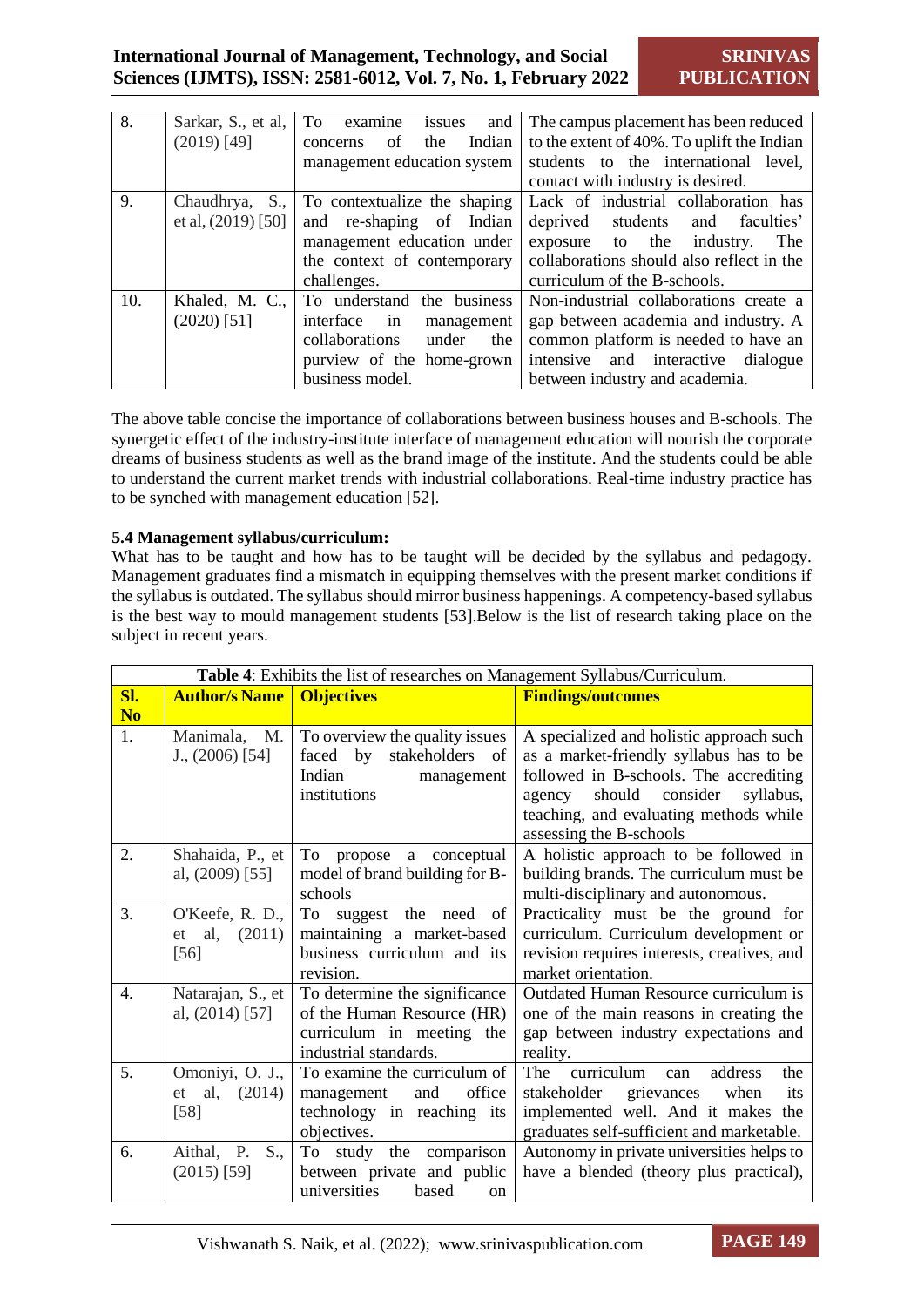|     |                     | curriculum, quality, industrial | functional,<br>and<br>super-specialized    |
|-----|---------------------|---------------------------------|--------------------------------------------|
|     |                     | collaborations, etc.            | syllabus to get the practical exposure.    |
| 7.  | Basit, T. N., et    | To check the consequences of    | Stakeholders have a lot of pieces of stuff |
|     | al, $(2015)$ [60]   | Work-Based Learning<br>and      | to include in the curriculum, which will   |
|     |                     | employers' engagement<br>in     | lead to legitimate knowledge instead of    |
|     |                     | higher education.               | being perceived as a potential association |
|     |                     |                                 | of innovation.                             |
| 8.  | Akhmetshin, E.      | To review and analyze the       | The majority of the working students       |
|     | M., et al, (2019)   | entrepreneurial<br>curriculum   | want to have entrepreneurship orient       |
|     | [61]                | being adapted in HEIs and its   | syllabus to endorse<br>updated<br>the      |
|     |                     | necessity for the future.       | entrepreneurial thinking among them.       |
| 9.  | Kumar, S., et al,   | To review the inferences of     | Curricular differences traced among the    |
|     | $(2021)$ [62]       | evolving a PG program for       | HEIs offering social entrepreneurship      |
|     |                     | social entrepreneurship<br>in   | Inter-disciplinary<br>programs.            |
|     |                     | HEIs of India.                  | collaboration among these institutions is  |
|     |                     |                                 | the need of the hour.                      |
| 10. | Junevicius, A.,     | To address the issues<br>of     | Continuous tracking of the integrated      |
|     | (2021)<br>al,<br>et | integrated curriculum and to    | curriculum-based program meets the         |
|     | [63]                | check its necessity as per      | expectations of students. And students'    |
|     |                     | labour market.                  | centric approach will gain practical       |
|     |                     |                                 | knowledge.                                 |

The above researcher's study on management syllabus stresses the role of the syllabus in meeting corporate expectations. Market orient experiential learning will help the management graduates to understand the bird view of the corporate sector. It will ease their future endeavours in the field of corporate and also decide the sustainability. A study carried out in India and the US shows that there is a difference between the course curriculum and managerial competencies [64].

# **5.5 Experiential Learning**

The practical approach is the key feature of management education. Theory-based teaching alone cannot serve the purpose of supplying the graduates as per industrial requirements. Experiential learning helps higher education students to attain self-driven goals and objectives [65]. However, many management institutions are still fully following the traditional method of teaching. The following table depicts the recent research in the field.

|                |                      | Table 5: Exhibits the list of researches on Experiential Learning. |                                            |
|----------------|----------------------|--------------------------------------------------------------------|--------------------------------------------|
| Sl.            | <b>Author/s Name</b> | <b>Objectives</b>                                                  | <b>Findings/outcomes</b>                   |
| N <sub>o</sub> |                      |                                                                    |                                            |
| 1.             | Kolb, A. Y., et      | To check the applicability of                                      | ELT will help to design and execute        |
|                | al, $(2009)$ [66]    | <b>Experiential Learning Theory</b>                                | management education programs and is       |
|                |                      | (ELT)<br>in<br>management                                          | helpful to examine the learning process at |
|                |                      | and its holistic<br>programs                                       | the individual, team, and organizational   |
|                |                      | approach.                                                          | levels.                                    |
| 2.             | Clark, J., et al,    | To analyze the consequences                                        | Experiential learning<br>enables<br>the    |
|                | $(2010)$ [67]        | of<br>integrated<br>having                                         | students to grab the opportunities in the  |
|                |                      | discussions among B-schools                                        | job market and also helps them to know     |
|                |                      | and corporate houses under                                         | and adjust to the corporate environment.   |
|                |                      | the purview of experiential                                        |                                            |
|                |                      | learning.                                                          |                                            |
| 3.             | Penger, S., et al,   | To develop the styles and                                          | Experiential learning is the best method   |
|                | $(2011)$ [68]        | methods<br>of<br>experiential                                      | to achieve academic excellence and to      |
|                |                      | learning under descriptive and                                     | prepare, train and satisfy the individual  |
|                |                      | exploratory purview.                                               | needs of management students.              |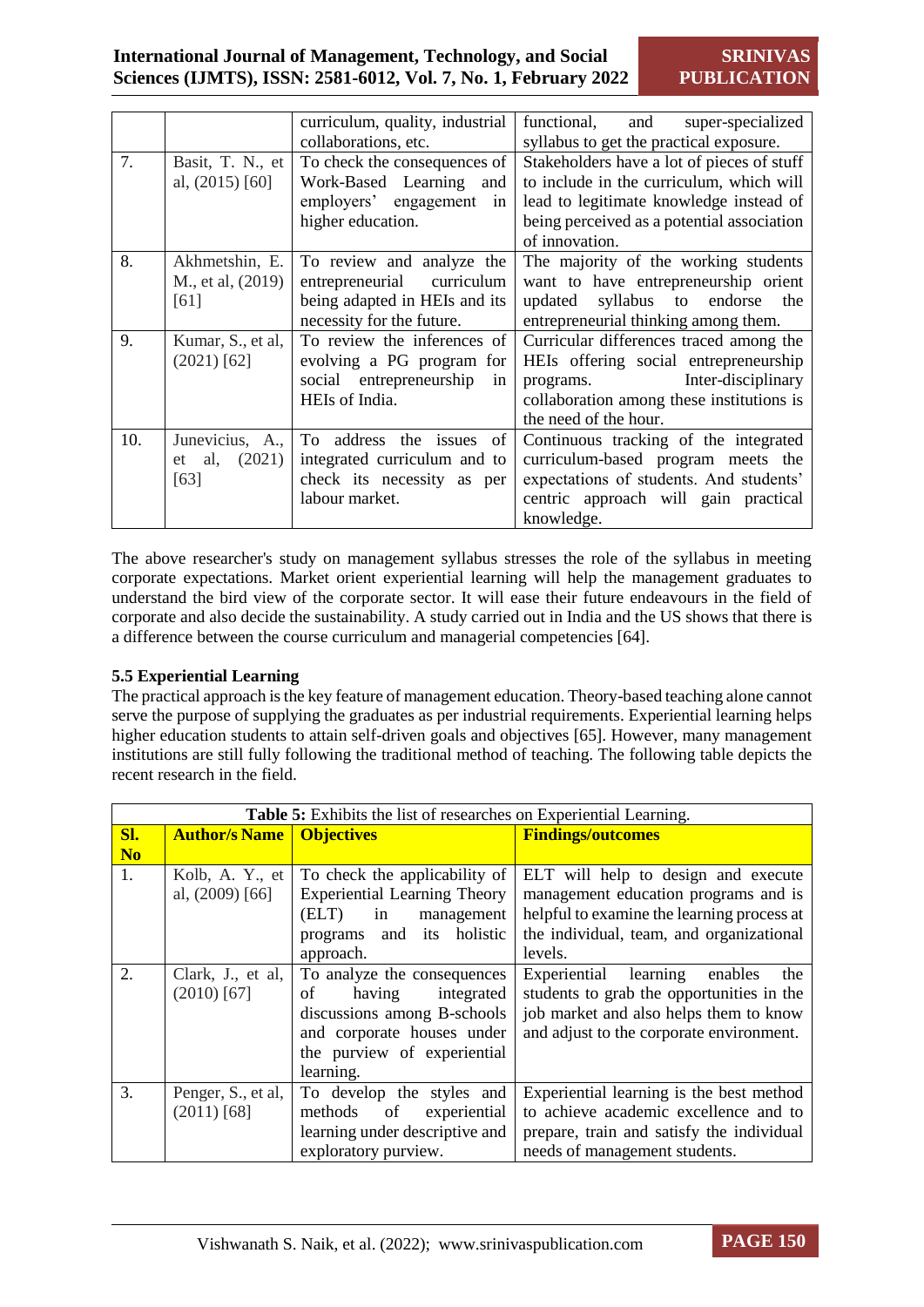# **International Journal of Management, Technology, and Social Sciences (IJMTS), ISSN: 2581-6012, Vol. 7, No. 1, February 2022**

| 4.  | Bevan, D., et al,<br>$(2012)$ [69]         | To<br>contextualize<br>the<br>contributions of experiential<br>learning to the students and<br>faculties<br>of<br>management<br>education.                                   | The interdisciplinary approach will help<br>to contextualize and to achieve the<br>objectives of experiential learning.                                                                                                         |
|-----|--------------------------------------------|------------------------------------------------------------------------------------------------------------------------------------------------------------------------------|---------------------------------------------------------------------------------------------------------------------------------------------------------------------------------------------------------------------------------|
| 5.  | De Zan, G., et<br>al, (2015) [70]          | To present the methodology<br>of assessing the experiential<br>learning lean model.                                                                                          | The methodology helps design training<br>courses and in evaluating the prevailing<br>experiential learning courses                                                                                                              |
| 6.  | Goncharuk, A.<br>$G_{\cdot}$ , (2015) [71] | study<br>practical<br>To<br>the<br>orientation and effectiveness<br>of management students in<br>their field of work.                                                        | Developing strategies for experiential<br>learning is a challenging job. Essential<br>skills and competencies among the<br>management graduates will help to<br>become successful leaders.                                      |
| 7.  | Eckhaus, E., et<br>al, (2017) [72]         | To address the gap between<br>traditional and experiential<br>learning.<br>To check the impact of<br>experiential learning through<br>accountancy<br>orient<br>board<br>game | Experiential learning is more effective<br>than traditional. The board game helped<br>the students to inculcate managerial skills<br>and also helped to score more.                                                             |
| 8.  | Reed, L., et al,<br>$(2018)$ [73]          | To study the position<br>of<br>experiential learning in the<br>times of E-learning and online<br>organizations.                                                              | The qualitative and quantitative study has<br>conducted in<br>be<br>the<br>field of<br>to<br>experiential learning. Strategic alignment<br>between the stakeholders will increase<br>the potentiality of experiential learning. |
| 9.  | S., et<br>Vij,<br>al,<br>$(2018)$ [74]     | To check the applicability of<br>simulation as a method of<br>experiential<br>learning<br>in<br>enabling the students to get<br>practical exposure.                          | Experiential learning through business<br>simulation enables students to take quick<br>and correct decisions in real-world setup<br>and to know the cross-functional linkages<br>between theory and practical                   |
| 10. | Kumar, S., et al,<br>$(2020)$ [75]         | To study the comprehensive<br>understandings and impact of<br>experiential<br>learning<br>on<br>various<br>disciplines<br>of<br>management.                                  | Experiential learning should use various<br>techniques of management education to<br>prepare the students to be job-ready. And<br>to revamp the quality of leadership and<br>decision-making at each layer of job<br>hierarchy. |

As per the above researchers' study on experiential learning, practical orientation in teaching plays an imperative role in understanding the corporate view of the job market. Entrepreneurial capabilities and ecosystem can be achieved by inculcating or practicing experiential learning in higher education [76]. But the fact is most of the B-schools are still focusing only on theory-based teaching.

# **6. IDEAL & OPTIMUM STATUS :**

The paper will help the stakeholders of higher education, especially employers as well as faculties and students of B-schools to know their role in filling the gap between corporate and management institutions. The bridge between the required skills to be possessed and the skills to be expected decides the comradeship among the stakeholders. However, delineating the student force into the required workforce is chiefly customized and industry-centric.

Many researchers are strived hard to address the need of inculcating corporate-centric skills among management students in the last four decades. The market needy skills are dynamic and lenient to the demand side perspective of the market. The importance of each variant of skills is advancing and on a contrary note, many have been outmoded too. The optimum level of relationship between corporate houses and B-schools can be reached when the B-schools are corporate-oriented in the process of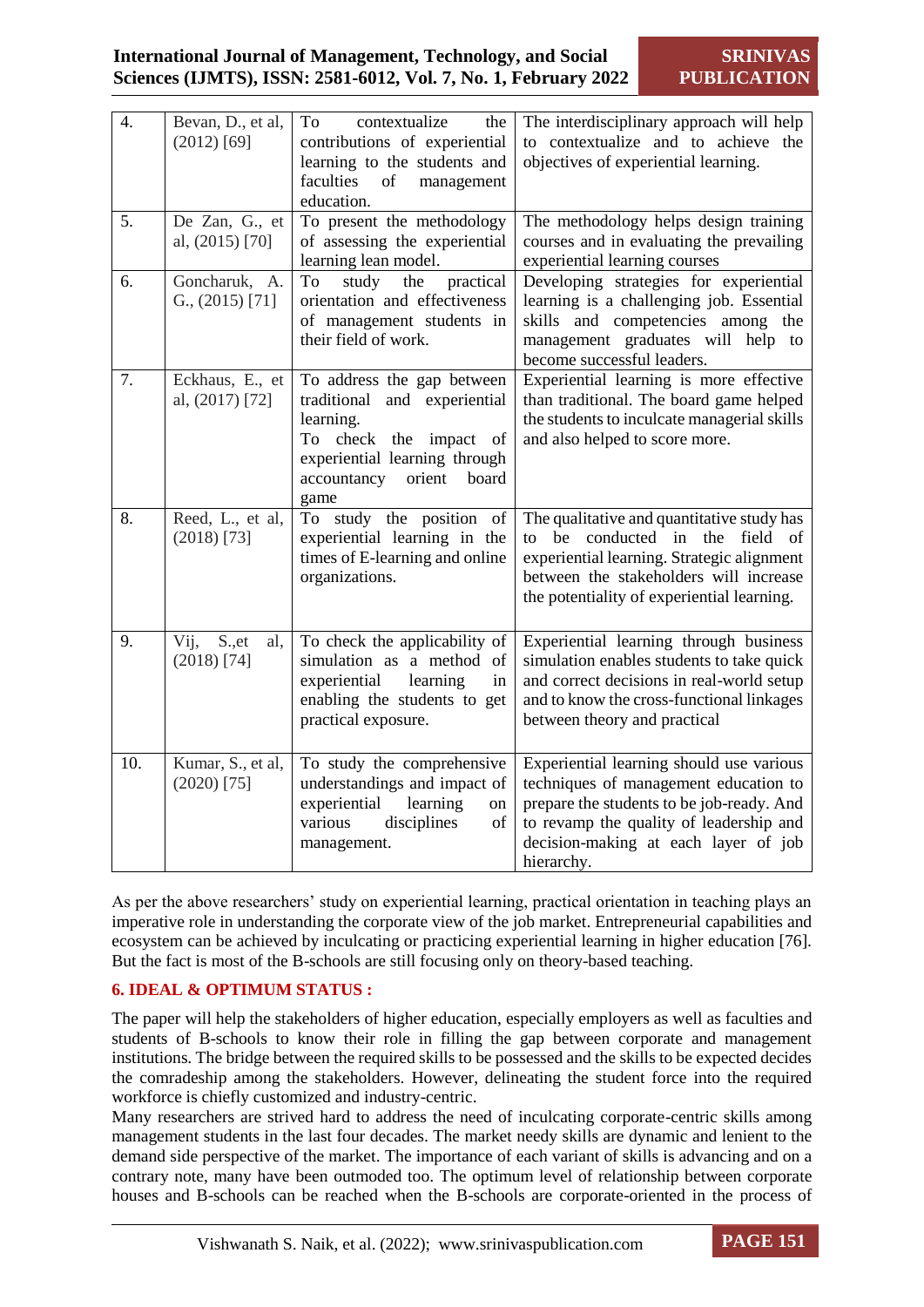creating valuable human resources for the society and when industries are reasonable in expecting the skills and qualities from management graduates. Thus, the gap in practice can be reduced to a greater extent.

# **7. RESEARCH GAP :**

The research gap can be identified by comparing the ideal way of research with the existing research approach [77]. B-schools have been criticized for lagging behind the actual needs of corporate houses. Globally, exertions are being laid by management institutions to provide a corporate view of work culture to their students for gaining economic shields in the future. Although few such institutions are converging to orient the market-ready workforce, most of them are still concomitant with outmoded teaching.

Profit, competitiveness, and sustainability are the key fixated focus of every commercial unit. This aim can be achieved only when the business has committed and able human resources. So, the corporate expectations from management graduates are advancing and are highly influenced by the brand name of B-schools, level of qualification and specialization, nature of job profile and business/industry, companies aim, geography, etc. However, the skills to be expected and to be possessed at the foundation level of the job market are the same across all industries,

Research and studies have been made on understanding employers' views on the qualities and skills to be possessed by management graduates and the same is substantiated with the ability of B-schools. The limited research in the field shows that many management institutions are not supplying the required workforce as expected by corporate and that is currently mirroring too. Management education is key to the economic growth of any country but the total research in the field is finite. After reviewing the research papers listed in the review section of this paper, it has been noticed that the researcher's contribution in the field is limited to some extent but not to the required extent of research and most of them are underlining descriptive basis. Hence the literature review urges the need of carrying out holistic and two-dimensional mega empirical research focusing on the industry-institute interface to propose the key aspects in meeting the corporate expectations from management graduates.

#### **8. RESEARCH AGENDAS :**

Potential key areas to be considered under the purview of the research topic decide its effectiveness in reducing the research gap. However, these are all anticipated to be caused and subjected to the substantiality of the research to be carried out at a later stage. A few of such potential factors are discussed below

#### **8.1. Communication:**

The modern business system is mostly clutched at each stream of commerce where the usage of English is expected to be the medium of communication. This is one of the basic expectations of an employer. Even if the management graduates are good at technical aspects if they have poor communication skills, then their success in the job market will become critical, and may not be able to join corporate. Right usage of the English language will increase the competency of employees in the corporate world [78]. The main reason for unemployed MBAs is a lack of English communication competency [79].

#### **8.2. Market orient syllabus:**

The syllabus decides the contents be taught by teachers. A management graduate will not be able to succeed in the job market if an antiquated syllabus were taught to him. Market orient experiential learning will help the management graduates to understand the bird view of the corporate sector. The syllabus has to be reflective of real-life and work at corporate after completion of management education [80]. The syllabus prepared with the consultation or involvement of corporate personnel will help the management graduates to enrich their corporate knowledge and views. The involvement of tradition and culture in the life cycle of education will lead to social and economic progress which has become the basic expectations of the National Education Policy [81].

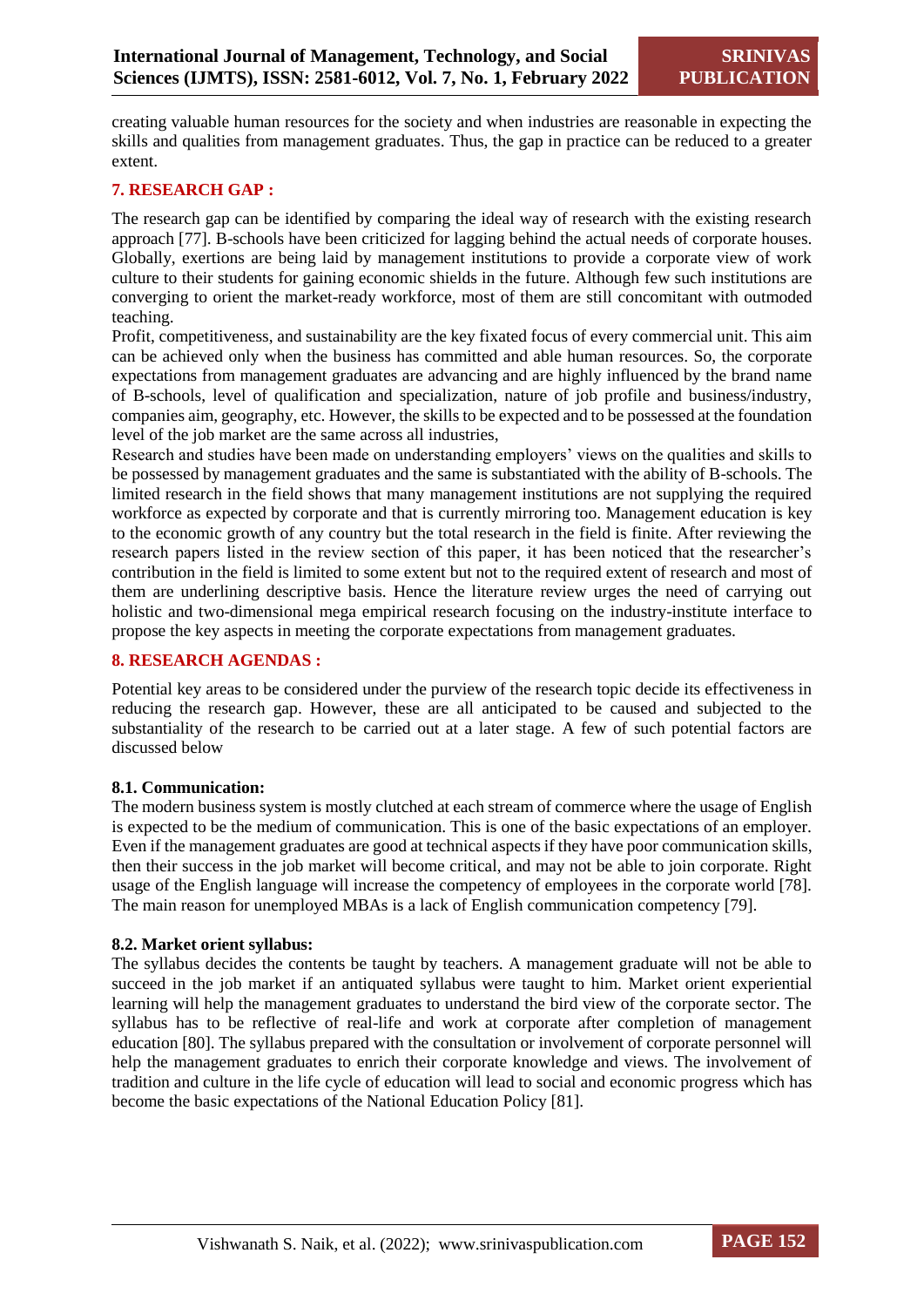#### **8.3. Industry-institute interface:**

The synergetic effect of the industry-institute interface of management education will nourish the corporate dreams of business students as well as the brand image of the institute. It is indeed to keep the management students updated with parallel development taking place in business lines. It can be possible only when the B-schools have continuous and committed collaborations with corporate. Industrial collaborations will become easy with the interface of alumni working in various companies across various industries [82]. And it also helps the institute to place their students in various streams of the job market. To meet the current corporate expectations, educational institutions should move beyond conventions-based education to the stage of multi-skill-based knowledge sharing [83].

#### **8.4. Industrial experience:**

A practical approach cannot be conveyed unless the teaching faculties are having industrial experience. Mere knowledge of theory superseding higher education is inversely affecting the career of management students. The syllabus has to be blended with a practical approach too. Teachers with industrial backgrounds or experience can mirror the subjects through the live developments of the business world. An empirical study carried out on evaluating the teaching effectiveness of faculties with and without industrial experience shows that faculties with experience are more effective in performing their job/teaching than others [84]. Today research-oriented and industrial experienced faculties are hired for B-schools [85]. Nonetheless, industrial experience is not treated as one among the criteria in recruiting the management faculties in public universities/institutions.

#### **8.5. Poor academic history:**

Preparing management students as perfect future managers merely in higher education is a mirage. It also relies on the academic history of the students' like where they learned, what they learned, how they learned, what is the implications on them, etc. The performance of students at each layer of education like primary school, middle school, and pre-university education will momentously impact their higher education. If the students are not flexible and able enough to carry out their duties and responsibilities as per their standard and level of education, then preparing the corporate workforce as per business expectations will remain a dream of management institutions. Research on low-performing schools outlines that customization is needed to improve the performance of schools [86]. Both internal (like personal) and external factors cause poor academic history [87].

#### **9. RESEARCH PROPOSAL :**

After exhaustive analysis and review of available research literature, the paper impulses the entail of carrying out extensive mega research on understanding the employers or business expectations from business or management students

(a) Proposed title (comprehensive)

Corporate Expectations from Management Graduates

(b) Geography

Coastal/Capital of Karnataka

(c) Target respondents

Private business/corporations

(d) Objectives

- (1) To understand the management stream of higher education in India.
- (2) To identify the business expectations from management graduates.
- (3) To check the aptness of business graduates in meeting corporate expectations.
- (4) To analyze and suggest the measures to fill the gap between Industry and institute.

#### **10. SWOC ON MEETING CORPORATE EXPECTATIONS FROM MANAGEMENT GRADUATES :**

There are many analytical formats ABCD analysis, SLOC analysis, SWOC analysis, etc., that are used to understand the holistic approach of the higher education system. ABCD analysis eases the process of understanding company analysis [88]. Whereas SLOC is an IT-based analytical tool for analysis [89]. SWOC (Strength, Weakness, Opportunities, and Challenges) analysis has been done as a part of a pilot study on understanding the outline of the proposed research topic. The key intention is to recognize the

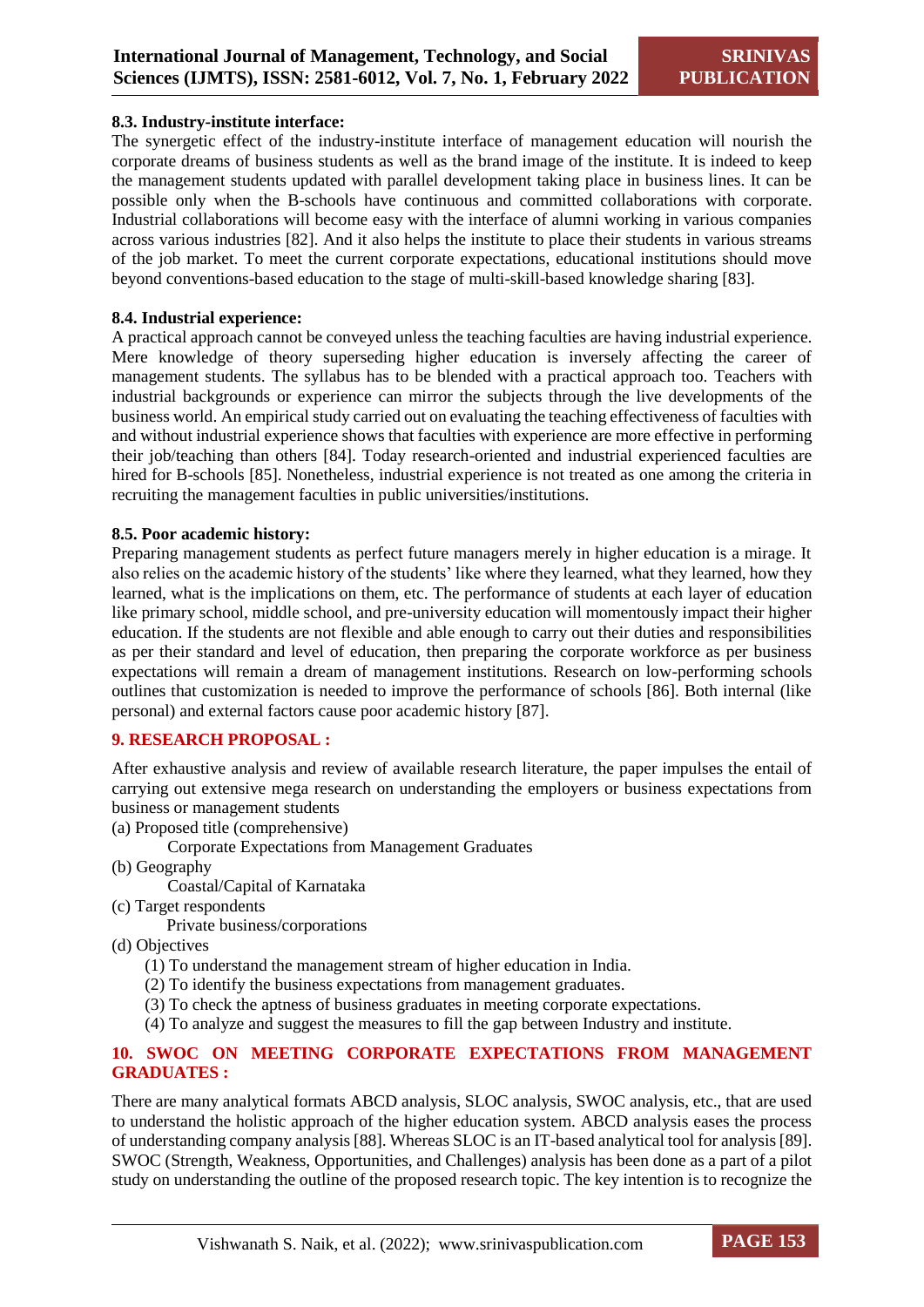strategies for the underlying concept/subject [90]. SWOC on meeting corporate expectations from management graduates are itemized as below.

#### **Strength:**

- (1) India has sufficient human resources from the management stream of higher education.
- (2) The job market for management graduates in India is very large.
- (3) India is becoming the hub for start-ups.
- (4) Controlling apex bodies are gaining the confidence of stakeholders in higher education.
- (5) Demand for management education is increasing over the years [2].
- (6) Periodic improvements like NEP (National Educational Policy) are expected to be a milestone in the Indian higher education system [91].
- (7) The usage and development of e-platform post-Covid are incredible [92].
- (8) India has one of the largest higher education systems in the world after China and the US [93]

#### **Weakness:**

- (1) The dearth of experiential learning in management education
- (2) Absence of managerial skills among management graduates
- (3) Outmoded syllabus and pedagogy.
- (4) Lack of research and innovations in management education [94].
- (5) The inducement for entrepreneurship in management education is not up to the standard.
- (6) Lack of industrial collaborations.
- (7) Lack of management teaching faculties with corporate experience and background.
- (8) The global perspective of education is focused on the macro than the micro approach [95].

#### **Opportunities:**

- (1) Potential B-schools can attract towards management education since the supply of students is very high.
- (2) Corporate firms have the opportunity to filter the management graduates during the recruitment process.
- (3) Indian management graduates have demand from offshore also.
- (4) B-schools need to work on branding since graduates from premium institutions are highly paid.
- (5) Collaborations by corporate with B-schools helps to acquire required and customized human resources.
- (6) Private universities/higher educational institutions have the opportunities to lead the sector [96].
- (7) It helps the teaching community to empower their knowledge and skills [97]
- (8) E-teaching is getting tremendous review as a result of Covid and National Education Policy (NEP) [98].

#### **Challenges:**

- (1) A gap has been formed between skills expected by corporate and skills possessed by management graduates [99].
- (2) The brain drain of Indian management graduates to various parts of the world is a big challenge.
- (3) The lure of the private sector among the management graduates has made it difficult to attract them to the academic sector.
- (4) Collaborations with industry are not easy for B-schools.
- (5) The demographic, geographic, and infrastructural problems are also challenges for the Indian education system [100].
- (6) Underdeveloped competencies among the management students have created challenges in meeting the corporate expectations [101].

# **11. SUGGESTIONS :**

The overview of the paper as recouped in the literature review and the analysis section attest to the need of carrying out comprehensive empirical research focusing on the industry-institute interface to propose the key aspects in meeting the corporate expectations from management graduates. The first-hand

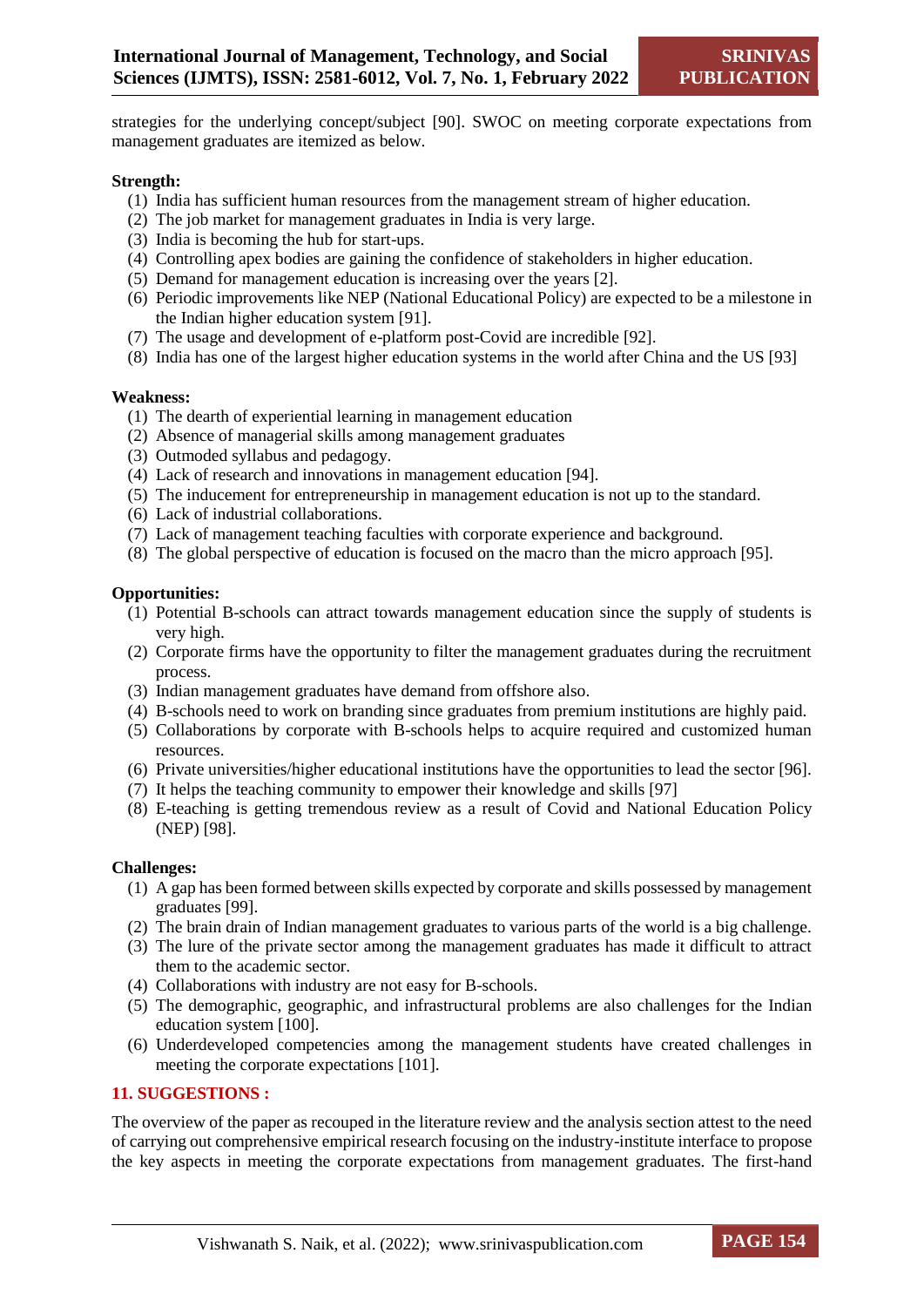interpretations by corporate/employer decide the directions of the research results in minimizing the proposed gap of research. However, the other stakeholder's opinion plays an important role too.

#### **12. LIMITATIONS OF THE STUDY :**

Even though the study is intended to be carry-out at a holistic scale, the following factors are limiting the scope of the proposed research study.

- 1. The research study is limited to the management stream of higher education
- 2. The major focus of the research is to identify and analyze the expectations of corporate/employers from management graduates.
- 3. The intended research emphasizes only private companies/businesses.
- 4. The study is bound to the time frame.
- 5. The scope of the study is limited to capital/coastal Karnataka.

#### **13. CONCLUSIONS :**

Formation for transformation is the key interest area of every higher educational institution. Creating economic surplus or employability is one of the yardsticks to evaluate the success of such a transformation.21st century's management education is lenient to the demand side perspective of the job market. It has set many signposts by clutching the market orient programs at a global scale. However, the measures undertaken by B-schools in meeting the dynamic business expectations are limited. As a result, the paper outlines the research gap and proposes the dealings in understanding and meeting the corporate expectations. The detailed note on the problem statement will be addressed in future mega research.

#### **REFERENCES :**

- [1] Gupta, D., & Gupta, N. (2012). Higher education in India: structure, statistics and challenges. *Journal of education and Practice, 3*(2), 17-24. [Google Scholar](https://scholar.google.com/scholar?hl=en&as_sdt=0%2C5&q=Gupta%2C+D.%2C+%26+Gupta%2C+N.+%282012%29.+Higher+education+in+India%3A+structure%2C+statistics+and+challenges.+Journal+of+education+and+Practice%2C+3%282%29%2C+17-24.&btnG=) ×
- [2] Naik, V. S., & Shinde, R. (2021). SWOC Analysis on Indian Higher Education System. *International Research Journal of Modernization in Engineering Technology and Science, 3*(11), 1397-1405. [Google Scholar](https://scholar.google.com/scholar?hl=en&as_sdt=0%2C5&q=Naik%2C+V.+S.%2C+%26+Shinde%2C+R.+SWOC+ANALYSIS+ON+INDIAN+HIGHER+EDUCATION+SYSTEM.+&btnG=) ×
- [3] Saha, G. (2012). Management education in India: Issues & concerns. *Journal of Information, knowledge and research in business management and administration, 2*(1), 35-40. [Google Scholar](https://scholar.google.com/scholar?hl=en&as_sdt=0%2C5&q=Saha%2C+G.+%282012%29.+Management+education+in+India%3A+Issues+%26+concerns.+Journal+of+Information%2C+knowledge+and+research+in+business+management+and+administration%2C+2%281%29%2C+35-40.&btnG=) ×
- [4] Jain, V. (2010). Survival skills of business management graduates: A study with reference to retail and banking. *Far East Journal of Psychology and Business*, *1*(1), 49-77. [Google Scholar](https://scholar.google.com/scholar?hl=en&as_sdt=0%2C5&q=Jain%2C+V.+%282010%29.+Survival+skills+of+business+management+graduates%3A+A+study+with+reference+to+retail+and+banking.+Far+East+Journal+of+Psychology+and+Business%2C+1%284%29%2C+59-77.+&btnG=) ×
- [5] Nicholson, A., & Cushman, L. (2000). Developing successful employees: perceptions of industry leaders and academicians. *Education+ training, 42*(6), 366-371. [Google Scholar](https://scholar.google.com/scholar?hl=en&as_sdt=0%2C5&q=Nicholson%2C+A.%2C+%26+Cushman%2C+L.+%282000%29.+Developing+successful+employees%3A+perceptions+of+industry+leaders+and+academicians.+Education%2B+training.&btnG=)<sup> $\lambda$ </sup>
- [6] MacKenzie, M. (2003). Exploring the desired outcome of an MBA education. *Long Island Educational Review,3*(2), 1-5. [Google Scholar](https://scholar.google.com/scholar?hl=en&as_sdt=0%2C5&q=MacKenzie%2C+M.+%282003%29.+Exploring+the+desired+outcome+of+an+MBA+education.+Long+Island+Educational+Review%2C+3%282%29%2C+14-16.&btnG=) ×
- [7] Baharun, R., & Suleiman, E. S. (2009). The employers' perceptions of what makes graduates marketable. *Academia. edu*, *1*(1), 1-18. [Google Scholar](https://scholar.google.com/scholar?hl=en&as_sdt=0%2C5&q=Baharun%2C+R.%2C+%26+Suleiman%2C+E.+S.+%282009%29.+The+employers%E2%80%99+perceptions+of+what+makes+graduates+marketable.+Academia.+edu%2C+1-17.&btnG=)<sup> $\lambda$ </sup>
- [8] Borza, A., & Crişan, C. (2012). Employers' expectations: Competencies of entrepreneurs versus competencies of graduates of higher education. *Quality Review for Higher Education,4*(2), 29-40. [Google Scholar](https://scholar.google.com/scholar?hl=en&as_sdt=0%2C5&q=Borza%2C+A.%2C+%26+Cri%C5%9Fan%2C+C.+%282012%29.+Employers%E2%80%99+expectations%3A+Competencies+of+entrepreneurs+versus+competencies+of+graduates+of+higher+education.+Quality+Review+for+Higher+Education%2C+4%282%29%2C+29-40.&btnG=) ×
- [9] Kishore, K., & Mousumi, M. (2012). Management Education and Corporate expectations-Gap Analysis. *Handbook of Management and Behavioural Science*, *1*(7), 1169-1179. [Google Scholar](https://scholar.google.com/scholar?hl=en&as_sdt=0%2C5&q=Kishore%2C+K.%2C+%26+Mousumi%2C+M.+%282012%29.+Management+Education+and+Corporate+expectations-Gap+Analysis.+Handbook+of+Management+and+Behavioural+Science%2C+7.&btnG=)<sup> $\lambda$ </sup>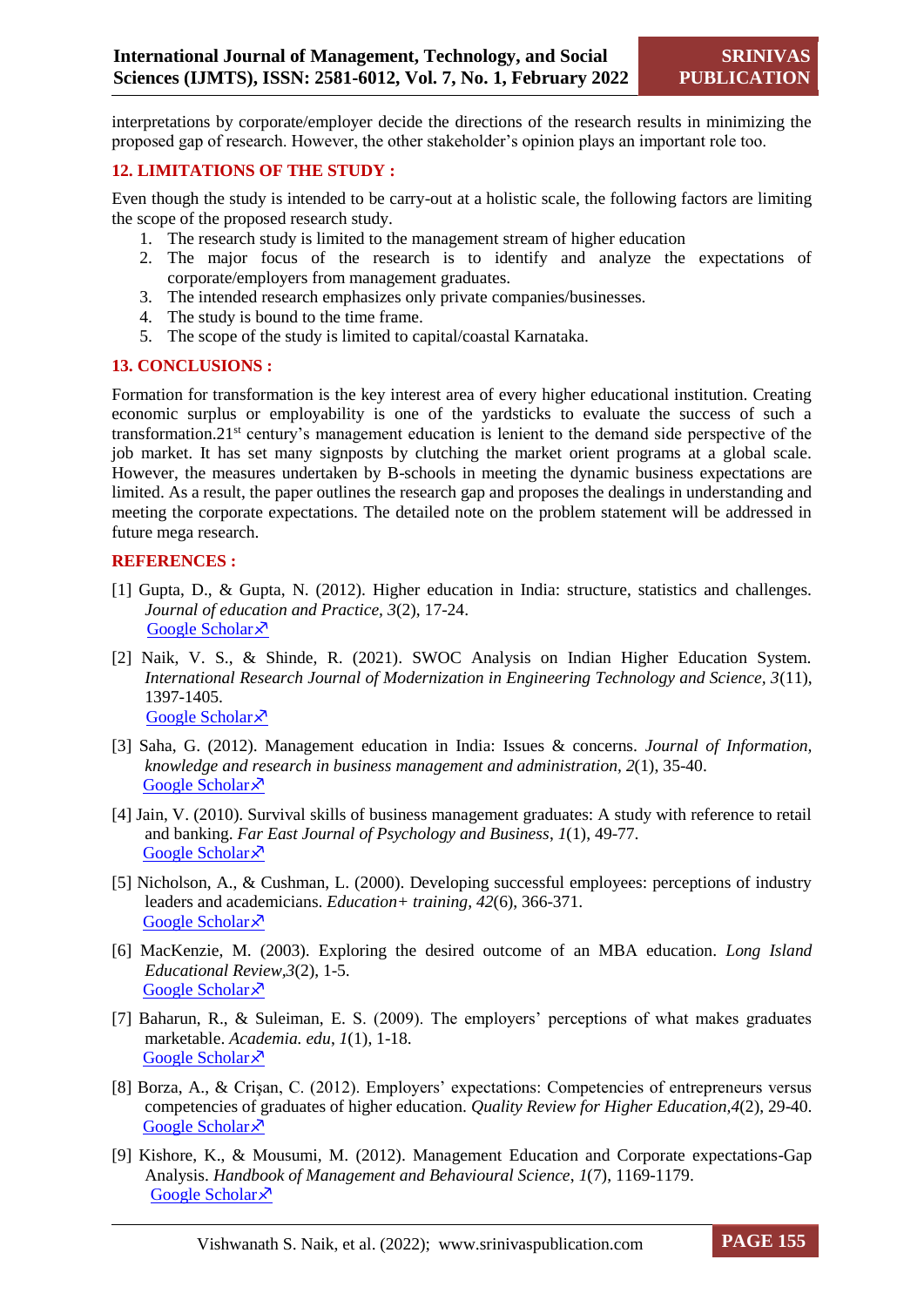- [10] Amen, U. (2014). Employer's expectations versus performance of fresh graduates: business schools. *Market Forces*, *9*(2), 39-50. [Google Scholar](https://scholar.google.com/scholar?hl=en&as_sdt=0%2C5&q=Amen%2C+U.+%282014%29.+Employer%E2%80%99s+expectations+versus+performance+of+fresh+graduates%3A+business+schools.+Market+Forces%2C+9%282%29.&btnG=) ×
- [11] Arya, A., Saxena, N., & Kumar, R. (2014). Corporate Expectations and Gap Analysis: An Empirical Study. *International Journal of Research in Management & Social Science*, *4*(2), 37-43. [Google Scholar](https://scholar.google.com/scholar?hl=en&as_sdt=0%2C5&q=Arya%2C+A.%2C+Saxena%2C+N.%2C+%26+Kumar%2C+R.+%282014%29.+CORPORATE+EXPECTATIONS+AND+GAP+ANALYSIS%3A+AN+EMPIRICAL+STUDY.+International+Journal+of+Research+in+Management+%26+Social+Science%2C+37.&btnG=) ×
- [12] Krishnan, S. (2015). Redefining Education to Employment Journey: Changes in Commerce and Management Education*. Parikalpana*: *KIIT Journal of Management, 11*(1), 88-98. [Google Scholar](https://scholar.google.com/scholar?hl=en&as_sdt=0%2C5&q=Krishnan%2C+S.+%282015%29.+Redefining+Education+to+Employment+Journey%3A+Changes+in+Commerce+and+Management+Education.+Parikalpana%3A+KIIT+Journal+of+Management%2C+11%281%29%2C+88.&btnG=) ×
- [13] Srivastava, M. N., &Bist, S. S. (2016). Corporate Perception Regarding Management Graduates in Gujarat. *Gaveshana Journal of Management,8*(1&2), 10-22. [Google Scholar](https://scholar.google.com/scholar?hl=en&as_sdt=0%2C5&q=Srivastava%2C+M.+N.%2C+%26+Bist%2C+S.+S.+%282016%29.+Corporate+Perception+Regarding+Management+Graduates+in+Gujarat.+Gaveshana+Journal+of+Management%2C+8%282%29%2C+10.&btnG=) ×
- [14] Jha, M., & Sharma, E. (2017). Identifying the Gaps between Management Education and Industry Expectations: B-School Stakeholders' Perceptions. Organising Committee, *MICA's Fourth International, Communication Management Conference, 1*(1), 340-357. [Google Scholar](https://scholar.google.com/scholar?hl=en&as_sdt=0%2C5&q=Jha%2C+M.%2C+%26+Sharma%2C+E.+%282017%29.+Identifying+the+Gaps+between+Management+Education+and+Industry+Expectations%3A+B-School+Stakeholders%27+Perceptions.+Organising+Committee%2C+340.&btnG=) ×
- [15] Ramesh, V. (2017). A study on corporate expectations from present Indian management education: Industry–institute interface. *International Journal of Conceptions on Management and Social Sciences, 5*(1), 37-41. [Google Scholar](https://scholar.google.com/scholar?hl=en&as_sdt=0%2C5&q=Ramesh%2C+V.+%282017%29.+A+study+on+corporate+expectations+from+present+Indian+management+education%3A+Industry%E2%80%93institute+interface.+International+Journal+of+Conceptions+on+Management+and+Social+Sciences%2C+5%281%29.&btnG=) ×
- [16] Ahuja, V., & Purankar, S. (2018). Quality Business School education and the expectations of the corporate-A research agenda. *Procedia Computer Science*, *1*(139), 561-569. [Google Scholar](https://scholar.google.com/scholar?hl=en&as_sdt=0%2C5&q=Ahuja%2C+V.%2C+%26+Purankar%2C+S.+%282018%29.+Quality+Business+School+education+and+the+expectations+of+the+corporate-A+research+agenda.+Procedia+Computer+Science%2C+139%2C+561-569.&btnG=) ×
- [17] Subramoniam, R., & Sethi, A. (2019). Business School Makeover; A Industry Perspective. *International Journal on Integrating Technology in Education (IJITE), 4*(9)*,* 1-6*.* [Google Scholar](https://scholar.google.com/scholar?hl=en&as_sdt=0%2C5&q=Subramoniam%2C+R.%2C+%26+Sethi%2C+A.+%282019%29+BUSINESS+SCHOOL+MAKEOVER%3B+A+INDUSTRY+PERSPECTIVE.+International+Journal+on+Integrating+Technology+in+Education+%28IJITE%29+4%289%29.&btnG=) ×
- [18] Bansal, S., & Agarwal, M. (2019). To study the gap between the education and industrial expectations of management graduates. *International Journal of Management*, *7*(2), 14-19. [Google Scholar](https://scholar.google.com/scholar?hl=en&as_sdt=0%2C5&q=Bansal%2C+S.%2C+%26+Agarwal%2C+M.+%282019%29.+To+study+the+gap+between+the+education+and+industrial+expectations+of+management+graduates.+management%2C+7%2C+591.&btnG=) ×
- [19] Sharma, R., & Baveja, N (2020). Expectations from MBA programme-A study of students of B schools in Bareilly. *Journal of Information and Computational Science, 13*(4), 80-93*.* [Google Scholar](https://scholar.google.com/scholar?hl=en&as_sdt=0%2C5&q=Sharma%2C+R.%2C+%26+Baveja%2C+N+%282020%29.+Expectations+from+MBA+programme-A+study+of+students+of+B+schools+in+Bareilly.&btnG=) ×
- [20] Prasad, R. K., & Verma, S. (2013). Measuring the satisfaction gap in Management Education: A roadmap for achieving excellence. *IOSR Journal of Business and Management (IOSRJBM), 7*(6), 96-108. [Google Scholar](https://scholar.google.com/scholar?hl=en&as_sdt=0%2C5&q=%5D+Prasad%2C+R.+K.%2C+%26+Verma%2C+S.+%282013%29.+Measuring+the+satisfaction+gap+in+Management+Education%3A+A+roadmap+for+achieving+excellence.+IOSR+Journal+of+Business+and+Management+%28IOSRJBM%29%2C+7%286%29%2C+96-108.&btnG=) ×
- [21] Denyer, D. and Tranfield, D. (2006). Using qualitative research synthesis to build an actionable knowledge base. *Management Decision,44*(2), 213-227. [Google Scholar](https://scholar.google.com/scholar?hl=en&as_sdt=0%2C5&q=Denyer%2C+D.+and+Tranfield%2C+D.+%282006%29%2C+%22Using+qualitative+research+synthesis+to+build+an+actionable+knowledge+base%22%2C+Management+Decision%2C+Vol.+44+No.+2%2C+pp.+213-227.&btnG=) ×
- [22] Wilkesmann, M., & Wilkesmann, U. (2011). Knowledge transfer as interaction between experts and novices supported by technology. *VINE, 41*(2), 96-112. [Google Scholar](https://scholar.google.com/scholar?hl=en&as_sdt=0%2C5&q=Wilkesmann%2C+M.%2C+%26+Wilkesmann%2C+U.+%282011%29.+Knowledge+transfer+as+interaction+between+experts+and+novices+supported+by+technology.+Vine.+96-112&btnG=) ×
- [23] Gera, R. (2012). Bridging the gap in knowledge transfer between academia and practitioners. *International Journal of Educational Management, 26*(3), 252-273. [Google Scholar](https://scholar.google.com/scholar?hl=en&as_sdt=0%2C5&q=Gera%2C+R.+%282012%29.+Bridging+the+gap+in+knowledge+transfer+between+academia+and+practitioners.+International+Journal+of+Educational+Management.&btnG=) ×
- [24] Dhanawade, S., & Bhola, S. S. (2012). Employability skills of MBA students at entry level: an employers and students perspective*. Sinhgad International Business Review*, *15*(2), 151-157. [Google Scholar](https://scholar.google.com/scholar?q=Dhanawade,+S.,+%26+Bhola,+S.+S.+(2012).+Employability+skills+of+MBA+students+at+entry+level:+an+employers+and+students+perspective.+Sinhgad+International+Business+Review,+vol+5.+Issue+2++151-157&hl=en&as_sdt=0,5) ×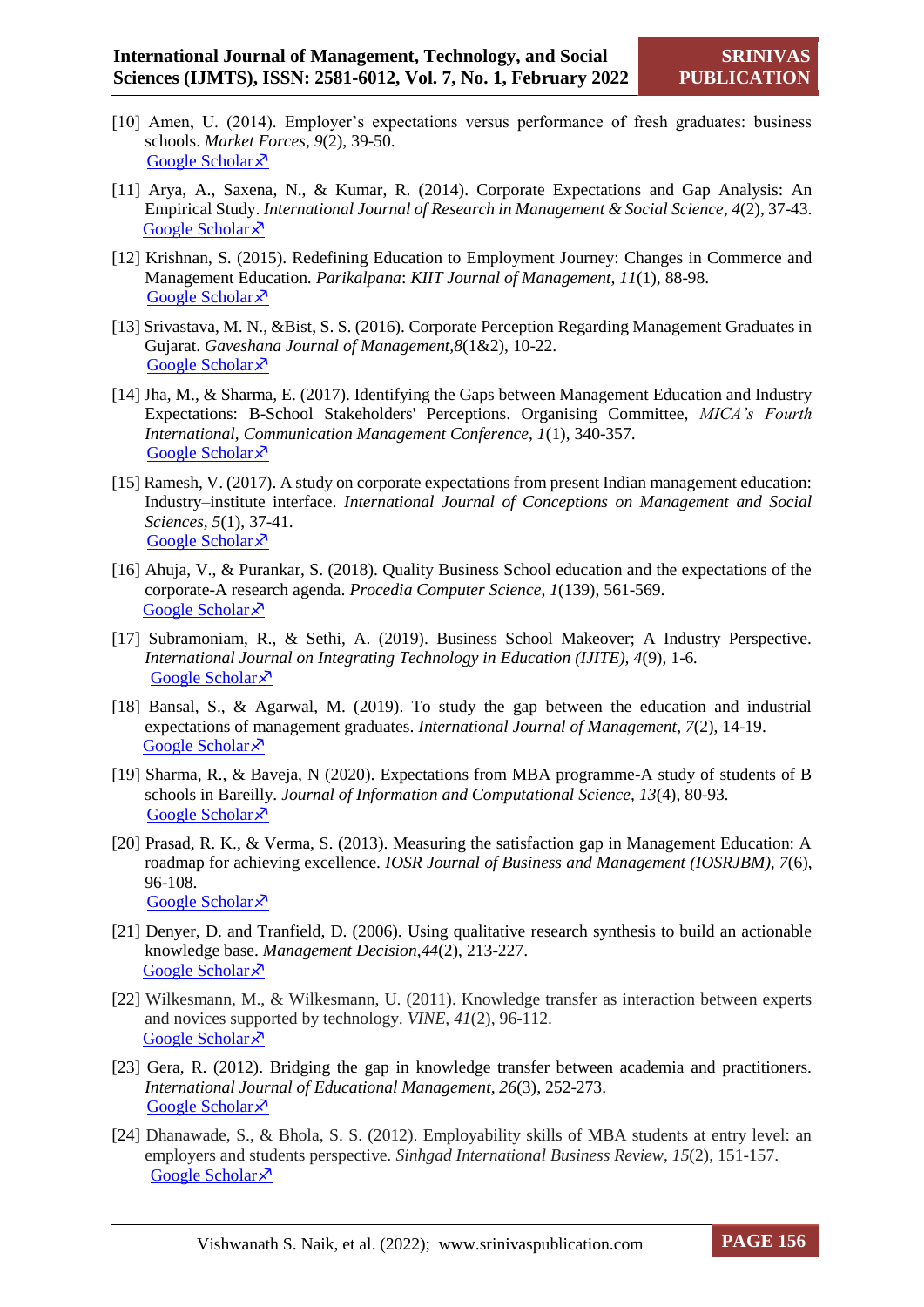- [25] Sarpal, N. (2012). Survival of business management graduates: A struggle towards employability. *AIMA Journal of Management and Research*, *6*(4/4), 1-16. [Google Scholar](https://scholar.google.com/scholar?hl=en&as_sdt=0%2C5&q=Sarpal%2C+N.+%282012%29.+Survival+of+business+management+graduates%3A+A+struggle+towards+employability.+AIMA+Journal+of+Management+and+Research%2C+6%284%2F4%29%2C+1-16.&btnG=) ×
- [26] Iyer, V. M., Saikia, P. P., & Chakrabarti, D. (2014). Realigning Indian management education towards developing employable management graduates. *AIMA Journal of Management and Research, 8*(2/4), 1-12. [Google Scholar](https://scholar.google.com/scholar?hl=en&as_sdt=0%2C5&scioq=Changing+competency+requirement+of+management+graduates+in+the+21st+century+business+environment.+&q=REALIGNING+INDIAN+MANAGEMENT+EDUCATION+TOWARDS+DEVELOPING+EMPLOYABLE+MANAGEMENT+GRADUATES&btnG=) ×
- [27] Turel, O., & Kapoor, B. (2016). A business analytics maturity perspective on the gap between business schools and presumed industry needs. *Communications of the Association for Information Systems*, *39*(1), 96-109. [Google Scholar](https://scholar.google.com/scholar?hl=en&as_sdt=0%2C5&q=Turel%2C+O.%2C+%26+Kapoor%2C+B.+%282016%29.+A+business+analytics+maturity+perspective+on+the+gap+between+business+schools+and+presumed+industry+needs.+Communications+of+the+Association+for+Information+Systems%2C+39%281%29%2C+6.&btnG=) ×
- [28] Bhagra, A., & Sharma, D. K. (2018). Changing competency requirement of management graduates in the 21<sup>st</sup> century business environment. *International Journal of Management Studies*, 5(2/4), 92-102. [Google Scholar](https://scholar.google.com/scholar?hl=en&as_sdt=0%2C5&q=Bhagra%2C+A.%2C+%26+Sharma%2C+D.+K.+%282018%29.+Changing+competency+requirement+of+management+graduates+in+the+21st+century+business+environment.+International+Journal+of+Management+Studies%2C+5%282%2F4%29%2C+92-102.+&btnG=) ×
- [29] Kadhila, N., Shalyefu, R. K., & Shivoro, R. S. (2018). Perspectives on graduate employability attributes for management sciences graduates. *South African Journal of Higher Education*, *32*(1), 216-232. [Google Scholar](https://scholar.google.com/scholar?hl=en&as_sdt=0%2C5&q=Kadhila%2C+N.%2C+Shalyefu%2C+R.+K.%2C+%26+Shivoro%2C+R.+S.+%282018%29.+Perspectives+on+graduate+employability+attributes+for+management+sciences+graduates.+South+African+Journal+of+Higher+Education%2C+32%281%29%2C+216-232.&btnG=) ×
- [30] SANJIVKUMAR, M., & SHIVASHANKAR, K., (2021), A Study on Gap Analysis of Employability Skills of Management Graduates of Tier-2, Tier-3 Cities in Karnataka. *IOSR Journal of Business and Management (IOSR-JBM), 23*(8), 63-69. [Google Scholar](https://scholar.google.com/scholar?hl=en&as_sdt=0%2C5&q=SANJIVKUMAR%2C+M.%2C+%26+SHIVASHANKAR%2C+K.%2C+%282021%29%2C+A+Study+on+Gap+Analysis+of+Employability+Skills+of+Management+Graduates+of+Tier-2%2C+Tier-3+Cities+in+Karnataka.+IOSR+Journal+of+Business+and+Management+%28IOSR-JBM%29+Volume+23%2C+Issue+8.+Ser.+I+%28August+2021%29%2C+PP+63-69&btnG=) ×
- [31] Sharma, E., & Jha, M. (2020). Perceptual Gap Between Different Stakeholders About Management Education: A Challenge for the Employability of Graduates. *IUP Journal of Soft Skills, 14*(2), 7- 34.

[Google Scholar](https://scholar.google.com/scholar?hl=en&as_sdt=0%2C5&q=Sharma%2C+E.%2C+%26+Jha%2C+M.+%282020%29.+Perceptual+Gap+Between+Different+Stakeholders+About+Management+Education%3A+A+Challenge+for+the+Employability+of+Graduates.+IUP+Journal+of+Soft+Skills%2C+14%282%29%2C+7-34.&btnG=) ×

- [32] Aithal, P. S., & Kumar, P. M. (2015). How innovations and best practices can transform higher education institutions: A case study of SIMS. *International Journal of Management (IJM), 6*(2), 83-98. [Google Scholar](https://scholar.google.com/scholar?hl=en&as_sdt=0%2C5&q=Aithal%2C+P.+S.%2C+%26+Kumar%2C+P.+M.+%282015%29.+How+innovations+and+best+practices+can+transform+higher+education+institutions%3A+A+case+study+of+SIMS.+International+Journal+of+Management+%28IJM%29%2C+6%282%29%2C+83-98.&btnG=) ×
- [33] Chen, J., Damtew, D., Banatte, J. M., & Mapp, J. (2009). Information technology competencies expected in undergraduate accounting graduates. *Research in Higher Education Journal*, *3*(1), 1- 7. [Google Scholar](https://scholar.google.com/scholar?hl=en&as_sdt=0%2C5&q=Chen%2C+J.%2C+Damtew%2C+D.%2C+Banatte%2C+J.+M.%2C+%26+Mapp%2C+J.+%282009%29.+Information+technology+competencies+expected+in+undergraduate+accounting+graduates.+Research+in+Higher+Education+Journal%2C+3%2C+1.&btnG=) ×
- [34] Weligamage, S. S. (2009). Graduates' employability skills: Evidence from literature review. *ASAIHL*, *1*(1), 116-125. [Google Scholar](https://scholar.google.com/scholar?hl=en&as_sdt=0%2C5&q=Weligamage%2C+S.+S.+%282009%29.+Graduates%E2%80%99+employability+skills%3A+Evidence+from+literature+review.+Sri+Lanka%3A+University+of+Kelaniya.+ASAIHL.+116-125.&btnG=) ×
- [35] Jonck, P. (2014). A human capital evaluation of graduates from the Faculty of Management Sciences employability skills in South Africa. *Academic Journal of Interdisciplinary Studies*, *3*(6), 265-265. [Google Scholar](https://scholar.google.com/scholar?hl=en&as_sdt=0%2C5&q=Jonck%2C+P.+%282014%29.+A+human+capital+evaluation+of+graduates+from+the+Faculty+of+Management+Sciences+employability+skills+in+South+Africa.+Academic+Journal+of+Interdisciplinary+Studies%2C+3%286%29%2C+265-265.&btnG=)<sup> $\bar{x}$ </sup>
- [36] Agnihotri, S., Sareen, P., & Sivakumar, P. (2018). Role of competencies in employability readiness of graduates: A review, *International Journal of Advance and Innovative Research*, *5*(4), 557-561. [Google Scholar](https://scholar.google.com/scholar?hl=en&as_sdt=0%2C5&q=Agnihotri%2C+S.%2C+Sareen%2C+P.%2C+%26+Sivakumar%2C+P.+%282018%29.+Role+of+competencies+in+employability+readiness+of+graduates%3A+A+review.+Advance+and+Innovative+Research%2C+5%284%29%2C+557-561.&btnG=) ×
- [37] Shahare, P. (2018). Industrial Expectation from MBA Students: Some Reflection with Reference to RTM Nagpur University, Nagpur*, International Journal of Management, IT & Engineering (IJMIE), 8*(8/2), 83-90. [Google Scholar](https://scholar.google.com/scholar?hl=en&as_sdt=0%2C5&q=Shahare%2C+P.+%282018%29.+Industrial+Expectation+from+MBA+Students%3A+Some+Reflection+with+Reference+to+RTM+Nagpur+University%2C+Nagpur.+Industrial+Expectation+from+MBA+Students%3A+Some+reflection+with+reference+to+RTM+Nagpur+University%2C+Nagpur%2C+International+Journal+of+Management%2C+IT+%26+Engineering+%28IJMIE%29+ISSN%2C+%282249-0558%29%2C+83-90.&btnG=) ×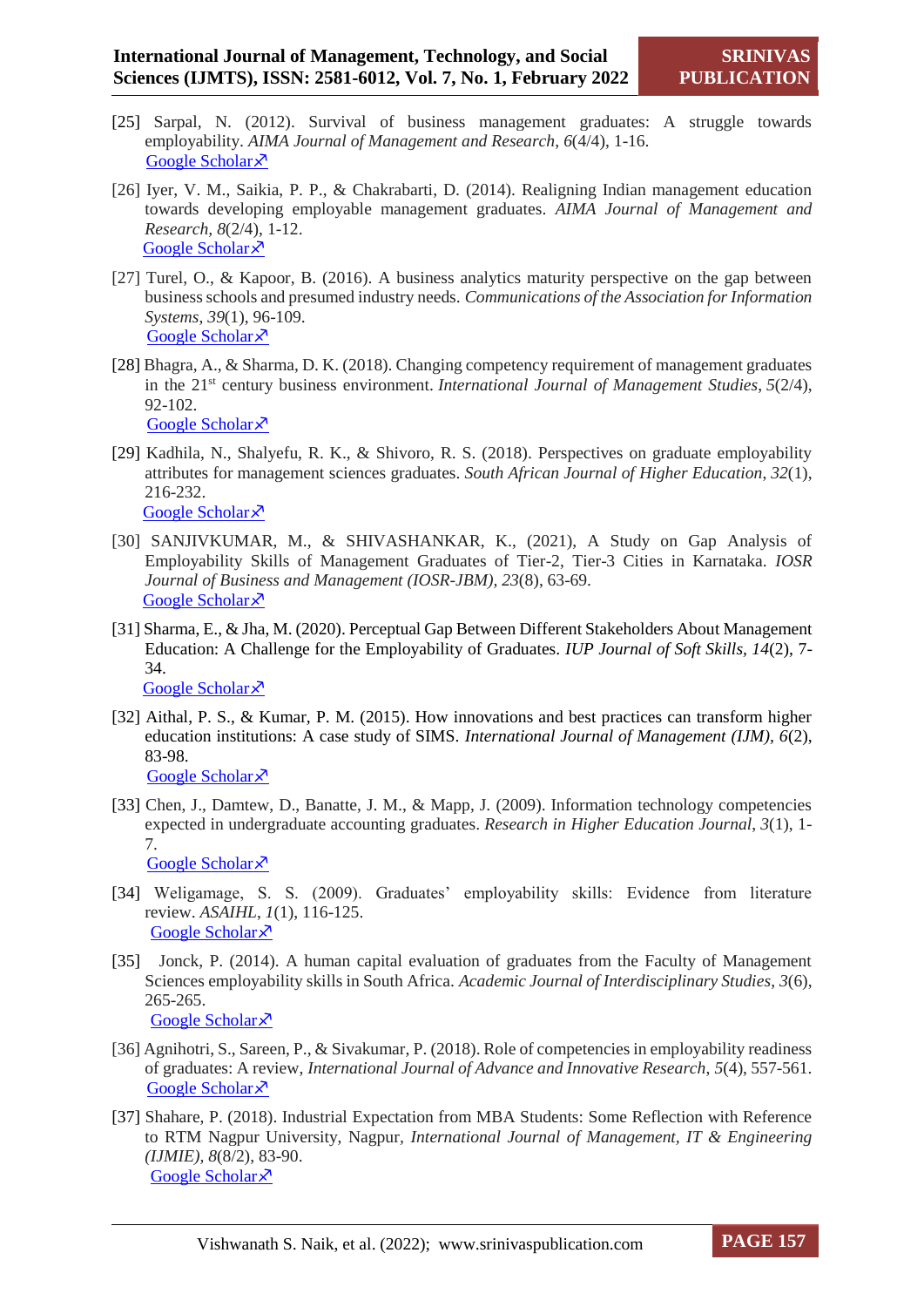- [38] Adegbenjo, A. O. (2020). Honesty as a Means to Office Technology and Management Graduates' Success In Business. *Nigerian Journal of Business Education (NIGJBED)*, *7*(2), 230-240. [Google Scholar](https://scholar.google.com/scholar?hl=en&as_sdt=0%2C5&q=Adegbenjo%2C+A.+O.+%282020%29.+HONESTY+AS+A+MEANS+TO+OFFICE+TECHNOLOGY+AND+MANAGEMENT+GRADUATES%27SUCCESS+IN+BUSINESS.+Nigerian+Journal+of+Business+Education+%28NIGJBED%29%2C+7%282%29%2C+230-240.&btnG=) ×
- [39] Labrović, J. A., Milinković, I., Petrović, N., & Kovačević, I. (2021). Expected Competencies from University Graduates for Employment in Serbia. *Management: Journal of Sustainable Business and Management Solutions in Emerging Economies*, *1*(1), 1-10. [Google Scholar](https://scholar.google.com/scholar?hl=en&as_sdt=0%2C5&q=Labrovi%C4%87%2C+J.+A.%2C+Milinkovi%C4%87%2C+I.%2C+Petrovi%C4%87%2C+N.%2C+%26+Kova%C4%8Devi%C4%87%2C+I.+%282021%29.+Expected+Competencies+from+University+Graduates+for+Employment+in+Serbia.+Management%3A+Journal+of+Sustainable+Business+and+Management+Solutions+in+Emerging+Economies.&btnG=) ×
- [40] Iacovou, C. L., Shirland, L., & Thompson, R. L. (2004). Job selection preferences of business students. *Journal of Applied Business Research (JABR), 20*(1), 87-98. [Google Scholar](https://scholar.google.com/scholar?hl=en&as_sdt=0%2C5&q=Iacovou%2C+C.+L.%2C+Shirland%2C+L.%2C+%26+Thompson%2C+R.+L.+%282004%29.+Job+selection+preferences+of+business+students.+Journal+of+Applied+Business+Research+%28JABR%29%2C+20%281%29%2C+87-98.&btnG=)<sup> $\lambda$ </sup>
- [41] Menon, P., Samaddar, K., & Aparna, K. H. Towards globalisation of B-schools: best practices for sustainable higher education. *International Journal of Business and Globalisation, 10*(1), 1-17. [Google Scholar](https://scholar.google.com/scholar?hl=en&as_sdt=0%2C5&q=Towards+globalisation+of+B-schools%3A+best+practices+for+sustainable+higher+education&btnG=) ×
- [42] Ahmad, M. F. B., & Abd Rashid, K. A. (2011). Lecturers' Industrial Attachment Programme to increase Lecturers' Soft Skill and Technological Competencies for Global Stability and Security. *Journal of Sustainable Development*, *4*(1), 281-283. [Google Scholar](https://scholar.google.com/scholar?hl=en&as_sdt=0%2C5&q=Ahmad%2C+M.+F.+B.%2C+%26+Abd+Rashid%2C+K.+A.+%282011%29.+Lecturers%27+Industrial+Attachment+Programme+to+increase+Lecturers%27+Soft+Skill+and+Technological+Competencies+for+Global+Stability+and+Security.+Journal+of+Sustainable+Development%2C+4%281%29%2C+281-283.&btnG=)<sup> $\lambda$ </sup>
- [43] Kumar, S., & Dash, M. K. (2011). Management education in India: Trends, issues and implications. *Research Journal of International Studies*, *1*(18), 16-26. [Google Scholar](https://scholar.google.com/scholar?hl=en&as_sdt=0%2C5&q=Kumar%2C+S.%2C+%26+Dash%2C+M.+K.+%282011%29.+Management+education+in+India%3A+Trends%2C+issues+and+implications.+Research+Journal+of+International+Studies%2C+18%281%29%2C+16-26.&btnG=)<sup> $\lambda$ </sup>
- [44] Oza, V., & Parab, S. (2012). Three pillars of quality management education in India in the  $21<sup>st</sup>$ century. *International Journal of e-Education, e-Business, e-Management and e-Learning*, *2*(1), 67-71. [Google Scholar](https://scholar.google.com/scholar?hl=en&as_sdt=0%2C5&q=Oza%2C+V.%2C+%26+Parab%2C+S.+%282012%29.+Three+pillars+of+quality+management+education+in+India+in+the+21st+century.+International+Journal+of+e-Education%2C+e-Business%2C+e-Management+and+e-Learning%2C+2%281%29%2C+67.&btnG=) ×
- [45] Gandhi, M. M. (2014). Industry-academia collaboration in India: Recent initiatives, issues, challenges, opportunities and strategies. *The Business & Management Review*, *5*(2), 45-67. [Google Scholar](https://scholar.google.com/scholar?hl=en&as_sdt=0%2C5&q=Gandhi%2C+M.+M.+%282014%29.+Industry-academia+collaboration+in+India%3A+Recent+initiatives%2C+issues%2C+challenges%2C+opportunities+and+strategies.+The+Business+%26+Management+Review%2C+5%282%29%2C+45.&btnG=) ×
- [46] Jha, S. (2016). Academia-industry interface in B-Schools: Challenges & imperatives. *Apeejay School of Management—Centre for Public Policy & Governance Discussion Paper*, *1*(1), 1-5. [Google Scholar](https://scholar.google.com/scholar?hl=en&as_sdt=0%2C5&q=Jha%2C+S.+%282016%29.+Academia-industry+interface+in+B-Schools%3A+Challenges+%26+imperatives.+Apeejay+School+of+Management--Centre+for+Public+Policy+%26+Governance+Discussion+Paper%2C+2.+1-5&btnG=) ×
- [47] Paul, P., Aithal, P. S., Bhuimali, A., & Kumar, K. (2017). Emerging Degrees and Collaboration: The Context of Engineering Sciences in Computing & IT—An Analysis for Enhanced Policy Formulation in India. *International Journal on Recent Researches In Science, Engineering & Technology*, *5*(12), 13-27. [Google Scholar](https://scholar.google.com/scholar?hl=en&as_sdt=0%2C5&q=Paul%2C+P.%2C+Aithal%2C+P.+S.%2C+Bhuimali%2C+A.%2C+%26+Kumar%2C+K.+%282017%29.+Emerging+Degrees+and+Collaboration%3A+The+Context+of+Engineering+Sciences+in+Computing+%26+IT%E2%80%94An+Analysis+for+Enhanced+Policy+Formulation+in+India.+International+Journal+on+Recent+Researches+In+Science%2C+Engineering+%26+Technology%2C+5%2812%29%2C+13-27.&btnG=) ×
- [48] Shanker, D. (2017). Academic entrepreneurship in India. *Journal of Entrepreneurship and Management*, *6*(2), 9-19. [Google Scholar](https://scholar.google.com/scholar?hl=en&as_sdt=0%2C5&q=+Academic+entrepreneurship+in+India+2017+Journal+of+Entrepreneurship+and+Management&btnG=) ×
- [49] Sarkar, S., & Rangnekar, N (2019). Management Education in India: Issues and Concerns. In *22nd International Conference on IT Applications and Management (ITAM), 1*(1), 99-104. [Google Scholar](https://scholar.google.com/scholar?hl=en&as_sdt=0%2C5&q=Management+Education+in+India%3A+Issues+and+Concerns+Shruti+Sarkar&btnG=) ×
- [50] Chaudhrya, S., & Rangnekarb, S (2019). Management Education in India: from a State of Quandary to a Promising Roadmap. In *22nd International Conference on IT Applications and Management (ITAM), 1*(1), 225-232. [Google Scholar](https://scholar.google.com/scholar?hl=en&as_sdt=0%2C5&q=Management+Education+in+India%3A+from+a+State+of+Quandary+to+a+Promising+Roadmap.&btnG=) ×
- [51] Khaled, M. C. (2020). Lacking Entrepreneurship and Small Business Thrust in Business Education in Developing Countries: Case of Bangladesh*. Business Perspective Review, 2(1),* 61-76. [Google Scholar](https://scholar.google.com/scholar?hl=en&as_sdt=0%2C5&q=Khaled%2C+M.+C.+%282020%29.+Lacking+Entrepreneurship+and+Small+Business+Thrust+in+Business+Education+in+Developing+Countries%3A+Case+of+Bangladesh.+Business+Perspective+Review+2%281%29%2C+61-76.&btnG=) ×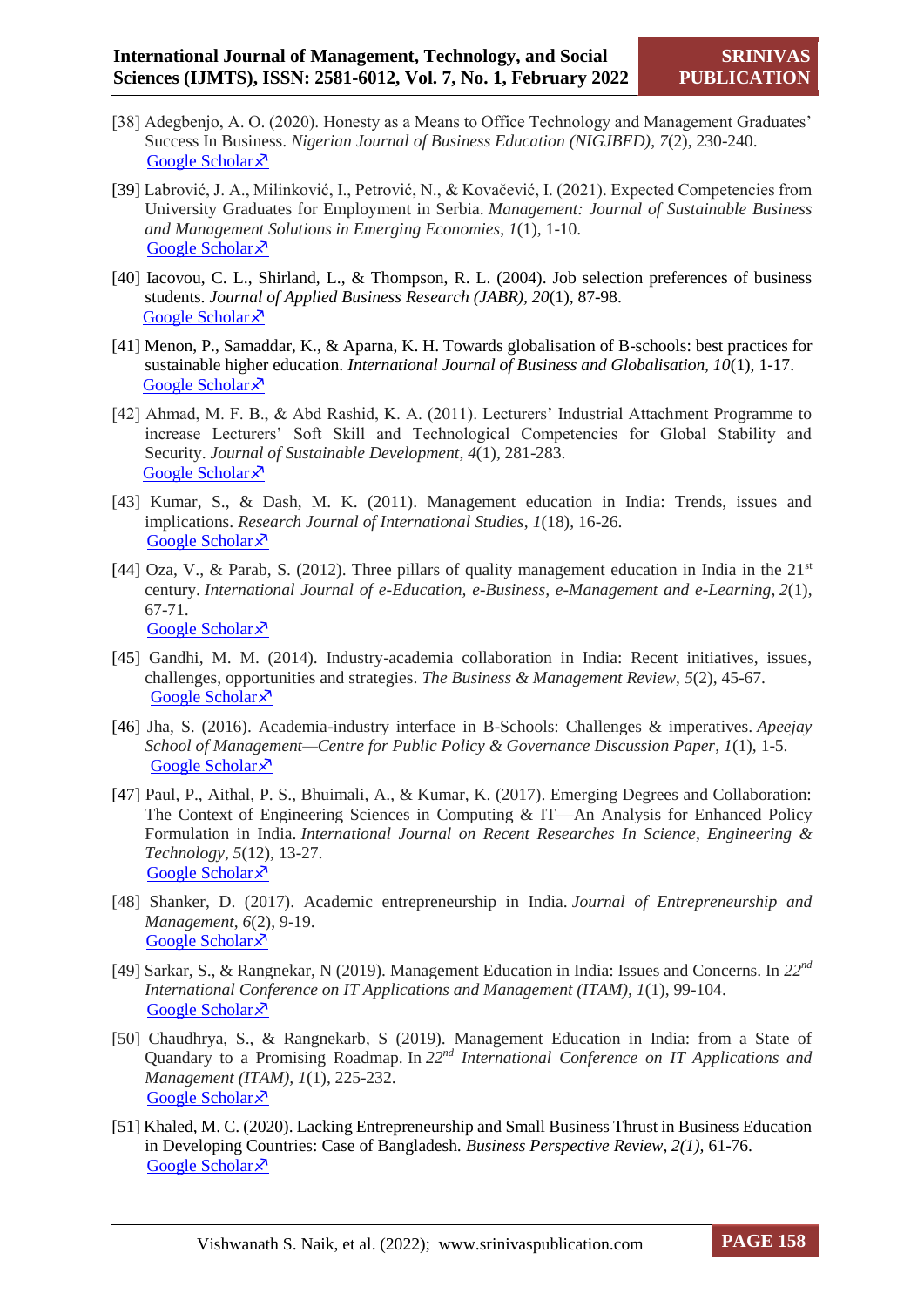- [52] Kumar, S., & Padashetty, S. (2021). Co-Creation of Knowledge Between Business Schools, Business Firms, And Learners. *International Journal of Knowledge Management and Practices*, *9*(1&2), 26-31. [Google Scholar](https://scholar.google.com/scholar?hl=en&as_sdt=0%2C5&q=CO-CREATION+OF+KNOWLEDGE+BETWEEN+BUSINESS+SCHOOLS%2C+BUSINESS+FIRMS%2C+AND+LEARNERS&btnG=) ×
- [53] Varfolomeyev, A., Pitukhin, E., & Nasadkin, M. (2015, November). Curriculum management information system. *In8th International Conference of Education, Research and Innovation, 1*(1), *8040*-8046. [Google Scholar](https://scholar.google.com/scholar?hl=en&as_sdt=0%2C5&q=Curriculum+management+information+system+A+Varfolomeyev&btnG=) ×
- [54] Manimala, M. J. (2006). Management education in India: a perspective on quality improvement. *Journal of Management and Entrepreneurship*, *1*(3), 28-46. [Google Scholar](https://scholar.google.com/scholar?hl=en&as_sdt=0%2C5&q=Manimala%2C+M.+J.+%282006%29.+Management+education+in+India%3A+a+perspective+on+quality+improvement.+Journal+of+Management+and+Entrepreneurship%2C+1%283%29%2C+28-46.&btnG=) ×
- [55] Shahaida, P., Rajashekar, H., & Nargundkar, R. (2009). A conceptual model of brand‐building for B‐schools: an Indian perspective. *International Journal of Commerce and Management, 19*(1), 58- 71. [Google Scholar](https://scholar.google.com/scholar?hl=en&as_sdt=0%2C5&q=Shahaida%2C+P.%2C+Rajashekar%2C+H.%2C+%26+Nargundkar%2C+R.+%282009%29.+A+conceptual+model+of+brand%E2%80%90building+for+B%E2%80%90schools%3A+an+Indian+perspective.+International+Journal+of+Commerce+and+Management.19%281%29%2C+58-71&btnG=) ×
- [56] O'Keefe, R. D., & Hamer, L. O. (2011). Market-Based Curriculum Revision: A Suggested Process For Curriculum Maintenance. *Journal for Advancement of Marketing Education*, *18*(1), 1-10. [Google Scholar](https://scholar.google.com/scholar?hl=en&as_sdt=0%2C5&q=+O%27Keefe%2C+R.+D.%2C+%26+Hamer%2C+L.+O.+%282011%29.+MARKET-BASED+CURRICULUM+REVISION%3A+A+SUGGESTED+PROCESS+FOR+CURRICULUM+MAINTENANCE.+Journal+for+Advancement+of+Marketing+Education%2C+18%281%29.1-10&btnG=) ×
- [57] Natarajan, S., & Kumar, K. B. (2014). Employability of MBA students with HR specialization: the case study of educational institution in India. *International Journal of Advances in Management and Economics, 3*(6), 01-07. [Google Scholar](https://scholar.google.com/scholar?hl=en&as_sdt=0%2C5&q=Employability+of+MBA+students+with+HR+Specialization%3A+The+Case+Study+of+Educational+Institution+in+India&btnG=) ×
- [58] Omoniyi, O. J., & Elemure, B. C. (2014). Challenges of curriculum development in office technology and management in tertiary institutions. *International Journal of Technology and Inclusive Education (IJTIE)*, *1*(3), 483-492. [Google Scholar](https://scholar.google.com/scholar?hl=en&as_sdt=0%2C5&q=Omoniyi%2C+O.+J.%2C+%26+Elemure%2C+B.+C.+%282014%29.+Challenges+of+curriculum+development+in+office+technology+and+management+in+tertiary+institutions.+International+Journal+of+Technology+and+Inclusive+Education+%28IJTIE%29%2C+1%283%29%2C+483-492.&btnG=) ×
- [59] Aithal, P. S. (2015). Comparative Study on MBA Programmes in Private & Public Universities– A case study of MBA programme plan of Srinivas University. *International Journal of Management Sciences and Business Research*, *4*(12), 88-104. [Google Scholar](https://scholar.google.com/scholar?hl=en&as_sdt=0%2C5&q=Aithal%2C+P.+S.+%282015%29.+Comparative+Study+on+MBA+Programmes+in+Private+%26+Public+Universities%E2%80%93A+case+study+of+MBA+programme+plan+of+Srinivas+University.+International+Journal+of+Management+Sciences+and+Business+Research%2C+4%2812%29%2C+106-122.&btnG=) ×
- [60] Basit, T. N., Eardley, A., Borup, R., Shah, H., Slack, K., & Hughes, A. (2015). Higher education institutions and work-based learning in the UK: employer engagement within a tripartite relationship. *Higher Education*, *70*(6), 1003-1015. [Google Scholar](https://scholar.google.com/scholar?hl=en&as_sdt=0%2C5&q=Basit%2C+T.+N.%2C+Eardley%2C+A.%2C+Borup%2C+R.%2C+Shah%2C+H.%2C+Slack%2C+K.%2C+%26+Hughes%2C+A.+%282015%29.+Higher+education+institutions+and+work-based+learning+in+the+UK%3A+employer+engagement+within+a+tripartite+relationship.+Higher+Education%2C+70%286%29%2C+1003-1015.&btnG=) ×
- [61] Akhmetshin, E. M., Mueller, J. E., Yumashev, A. V., Kozachek, A. V., Prikhodko, A. N., & Safonova, E. E. (2019). Acquisition of entrepreneurial skills and competences: Curriculum development and evaluation for higher education. *Journal of Entrepreneurship Education*, *22*(1), 1-12. [Google Scholar](https://scholar.google.com/scholar?hl=en&as_sdt=0%2C5&q=Akhmetshin%2C+E.+M.%2C+Mueller%2C+J.+E.%2C+Yumashev%2C+A.+V.%2C+Kozachek%2C+A.+V.%2C+Prikhodko%2C+A.+N.%2C+%26+Safonova%2C+E.+E.+%282019%29.+Acquisition+of+entrepreneurial+skills+and+competences%3A+Curriculum+development+and+evaluation+for+higher+education.+Journal+of+Entrepreneurship+Education%2C+22%281%29%2C+1-12.&btnG=) ×
- [62] Kumar, S., Kumar, P., Wisetsri, W., Raza, M., & Norabuena-Figueroa, R. P. (2021). Social entrepreneurship education: Insights from the indian higher educational courses. *Academy of Strategic Management Journal*, *20*(2), 1-8. [Google Scholar](https://scholar.google.com/scholar?hl=en&as_sdt=0%2C5&q=Kumar%2C+S.%2C+Kumar%2C+P.%2C+Wisetsri%2C+W.%2C+Raza%2C+M.%2C+%26+Norabuena-Figueroa%2C+R.+P.+%282021%29.+Social+entrepreneurship+education%3A+Insights+from+the+indian+higher+educational+courses.+Academy+of+Strategic+Management+Journal%2C+20%2C+1-8.&btnG=) ×
- [63] Junevicius, A., Juneviciene, O., Cepeliauskaite, G., & Daugeliene, R. (2021). Development and Implementation of Integrated Curriculum in Management Studies. *European journal of contemporary education*, *10*(2), 375-394. [Google Scholar](https://scholar.google.com/scholar?hl=en&as_sdt=0%2C5&q=Junevicius%2C+A.%2C+Juneviciene%2C+O.%2C+Cepeliauskaite%2C+G.%2C+%26+Daugeliene%2C+R.+%282021%29.+Development+and+Implementation+of+Integrated+Curriculum+in+Management+Studies.+European+journal+of+contemporary+education%2C+10%282%29%2C+375-394.&btnG=) ×
- [64] Kumar, K. K., & Jain, K. K. (2010). Reassessing the Curriculum-Competency alignment in MBA programs. *Journal of Management and Strategy, 1*(1), 68-75. [Google Scholar](https://scholar.google.com/scholar?hl=en&as_sdt=0%2C5&q=Reassessing+the+Curriculum-Competency+alignment+in+MBA+programs&btnG=) ×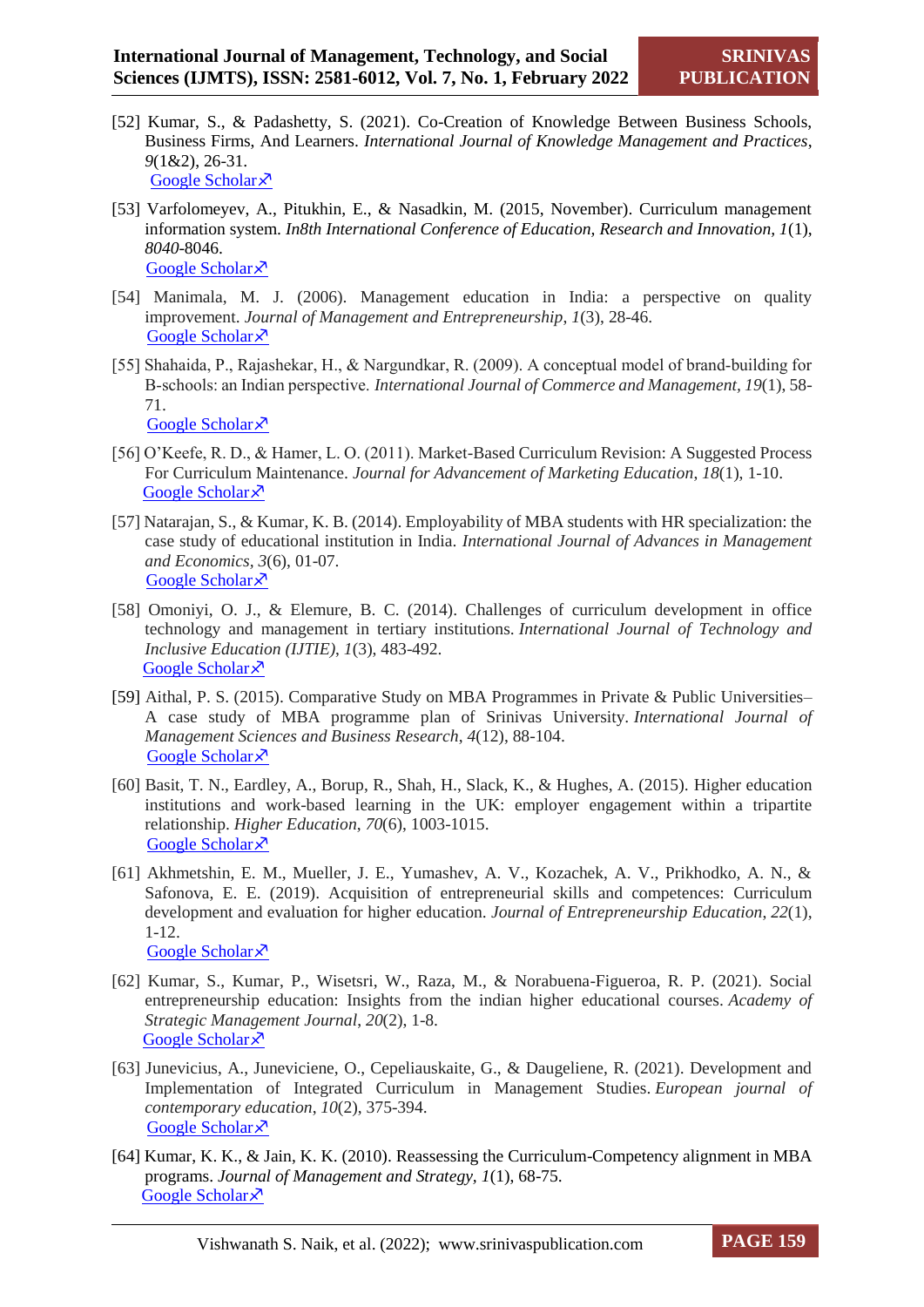- [65] Parahakaran, S. (2017). An Analysis of Theories Related to Experiential Learning for Practical Ethics in Science and Technology. *Universal Journal of educational research, 5*(6), 1014-1020. [Google Scholar](https://scholar.google.com/scholar?hl=en&as_sdt=0%2C5&q=Parahakaran%2C+S.+%282017%29.+An+Analysis+of+Theories+Related+to+Experiential+Learning+for+Practical+Ethics+in+Science+and+Technology.+Universal+Journal+of+educational+research%2C+5%286%29%2C+1014-1020.&btnG=) ×
- [66] Kolb, A. Y., & Kolb, D. A. (2009). Experiential learning theory: A dynamic, holistic approach to management learning, education and development. *The SAGE handbook of management learning, education and development*, *1*(1), 42-68. [Google Scholar](https://scholar.google.com/scholar?hl=en&as_sdt=0%2C5&q=Kolb%2C+A.+Y.%2C+%26+Kolb%2C+D.+A.+%282009%29.+Experiential+learning+theory%3A+A+dynamic%2C+holistic+approach+to+management+learning%2C+education+and+development.+The+SAGE+handbook+of+management+learning%2C+education+and+development%2C+42-68.&btnG=) ×
- [67] Clark, J., & White, G. W. (2010). Experiential learning: A definitive edge in the job market. *American Journal of Business Education (AJBE)*, *3*(2), 115-118. [Google Scholar](https://scholar.google.com/scholar?hl=en&as_sdt=0%2C5&q=Clark%2C+J.%2C+%26+White%2C+G.+W.+%282010%29.+Experiential+learning%3A+A+definitive+edge+in+the+job+market.+American+Journal+of+Business+Education+%28AJBE%29%2C+3%282%29%2C+115-118.&btnG=)<sup> $\lambda$ </sup>
- [68] Penger, S., Znidarsic, J., & Dimovski, V. (2011). Experiential learning and management education: Empirical research and implications for practice in higher education in Slovenia. *International Journal of Management & Information Systems (IJMIS)*, *15*(1), 23-34. [Google Scholar](https://scholar.google.com/scholar?hl=en&as_sdt=0%2C5&q=Penger%2C+S.%2C+Znidarsic%2C+J.%2C+%26+Dimovski%2C+V.+%282011%29.+Experiential+learning+and+management+education%3A+Empirical+research+and+implications+for+practice+in+higher+education+in+Slovenia.+International+Journal+of+Management+%26+Information+Systems+%28IJMIS%29%2C+15%281%29.+23-34&btnG=) ×
- [69] Bevan, D., & Kipka, C. (2012). Experiential learning and management education. *Journal of Management Development*, *31*(3), 193-197. [Google Scholar](https://scholar.google.com/scholar?hl=en&as_sdt=0%2C5&q=Bevan%2C+D.%2C+%26+Kipka%2C+C.+%282012%29.+Experiential+learning+and+management+education.+Journal+of+Management+Development.31%283%29%2C193-197&btnG=) ×
- [70] De Zan, G., De Toni, A. F., Fornasier, A., & Battistella, C. (2015). A methodology for the assessment of experiential learning lean: The Lean Experience Factory case study. *European Journal of Training and Development*, *39*(4), 332-354. [Google Scholar](https://scholar.google.com/scholar?hl=en&as_sdt=0%2C5&q=De+Zan%2C+G.%2C+De+Toni%2C+A.+F.%2C+Fornasier%2C+A.%2C+%26+Battistella%2C+C.+%282015%29.+A+methodology+for+the+assessment+of+experiential+learning+lean%3A+The+Lean+Experience+Factory+case+study.+European+Journal+of+Training+and+Development.+39%284%29%2C+332-354&btnG=) ×
- [71] Goncharuk, A. G. (2015). Management Education in Research. *Journal of Applied Management and Investments*, *4*(3), 151-155. [Google Scholar](https://scholar.google.com/scholar?hl=en&as_sdt=0%2C5&q=Goncharuk%2C+A.+G.+%282015%29.+Management+Education+in+Research.+Journal+of+Applied+Management+and+Investments%2C+4%283%29%2C+151-155.&btnG=) ×
- [72] Eckhaus, E., Klein, G., & Kantor, J. (2017). Experiential learning in management education. *Business, Management and Economics Engineering*, *15*(1), 42-56. [Google Scholar](https://scholar.google.com/scholar?hl=en&as_sdt=0%2C5&q=Eckhaus%2C+E.%2C+Klein%2C+G.%2C+%26+Kantor%2C+J.+%282017%29.+Experiential+learning+in+management+education.+Business%2C+Management+and+Economics+Engineering%2C+15%281%29%2C+42-56.&btnG=) ×
- [73] Reed, L., Whitten, C., Swank, A., Gioa, J., Marr, M., Woods, W., ... & Westerman, L. (2018). The changing landscape of experiential learning in higher education. *Developments in Business Simulation and Experiential Learning: Proceedings of the Annual ABSEL conference, 45*(1), 234- 239. [Google Scholar](https://scholar.google.com/scholar?hl=en&as_sdt=0%2C5&q=Reed%2C+L.%2C+Whitten%2C+C.%2C+Swank%2C+A.%2C+Gioa%2C+J.%2C+Marr%2C+M.%2C+Woods%2C+W.%2C+...+%26+Westerman%2C+L.+%282018%29.+The+changing+landscape+of+experiential+learning+in+higher+education.+Developments+in+Business+Simulation+and+Experiential+Learning%3A+Proceedings+of+the+Annual+ABSEL+conference%2C+45%281%29.+234-239.+&btnG=) ×
- [74] Vij, S., & Sharma, R. (2018). Experiential Learning through Business Simulation Game in Strategic Management. In *20th Annual Convention of Strategic Management Forum, Strategy, Innovation and Entrepreneurship Curriculum in the Era of Disruption*, *1*(1), 1-6. [Google Scholar](https://scholar.google.com/scholar?hl=en&as_sdt=0%2C5&q=Vij%2C+S.%2C+%26+Sharma%2C+R.+%282018%29.+Experiential+Learning+through+Business+Simulation+Game+in+Strategic+Management.+In+20th+Annual+Convention+of+Strategic+Management+Forum%2C%E2%80%9CStrategy%2C+Innovation+and+Entrepreneurship+Curriculum+in+the+Era+of+Disruption+%28pp.+25-27%29.&btnG=) ×
- [75] Kumar, S., & Bhandarker, A. (2020). Experiential Learning and its Efficacy in Management Education. *PURUSHARTHA-A journal of Management, Ethics and Spirituality*, *13*(1), 35-55. [Google Scholar](https://scholar.google.com/scholar?hl=en&as_sdt=0%2C5&q=Kumar%2C+S.%2C+%26+Bhandarker%2C+A.+%282020%29.+Experiential+Learning+and+its+Efficacy+in+Management+Education.+PURUSHARTHA-A+journal+of+Management%2C+Ethics+and+Spirituality%2C+13%281%29%2C+35-55.&btnG=) ×
- [76] Bhatia, R., & Bhatia, A. (2019). Assiduous study on experiential learning in entrepreneurship education with reference to higher education in India. *International Journal of Scientific and Technology Research, 8*(11), 2773-2778. [Google Scholar](https://scholar.google.com/scholar?hl=en&as_sdt=0%2C5&q=Bhatia%2C+R.%2C+%26+Bhatia%2C+A.+%282019%29.+Assiduous+study+on+experiential+learning+in+entrepreneurship+education+with+reference+to+higher+education+in+India.+International+Journal+of+Scientific+and+Technology+Research%2C+8%2811%29%2C+2773-2778.&btnG=) ×
- [77] Aithal, S., & Aithal, P. S. (2018). Concept of Ideal Water Purifier System to Produce Potable Water and its Realization Opportunities using Nanotechnology*. International Journal of Applied Engineering and Management Letters (IJAEML), 2*(2), 8-26. [Google Scholar](https://scholar.google.com/scholar?hl=en&as_sdt=0%2C5&q=Concept+of+Ideal+Water+Purifier+System+to+Produce+Potable+Water+and+its+Realization+Opportunities+using+Nanotechnology&btnG=) ×
- [78] Pandey, M., & Pandey, P. (2014). Better English for better employment opportunities. *International journal of multidisciplinary approach and studies*, *1*(4), 93-100.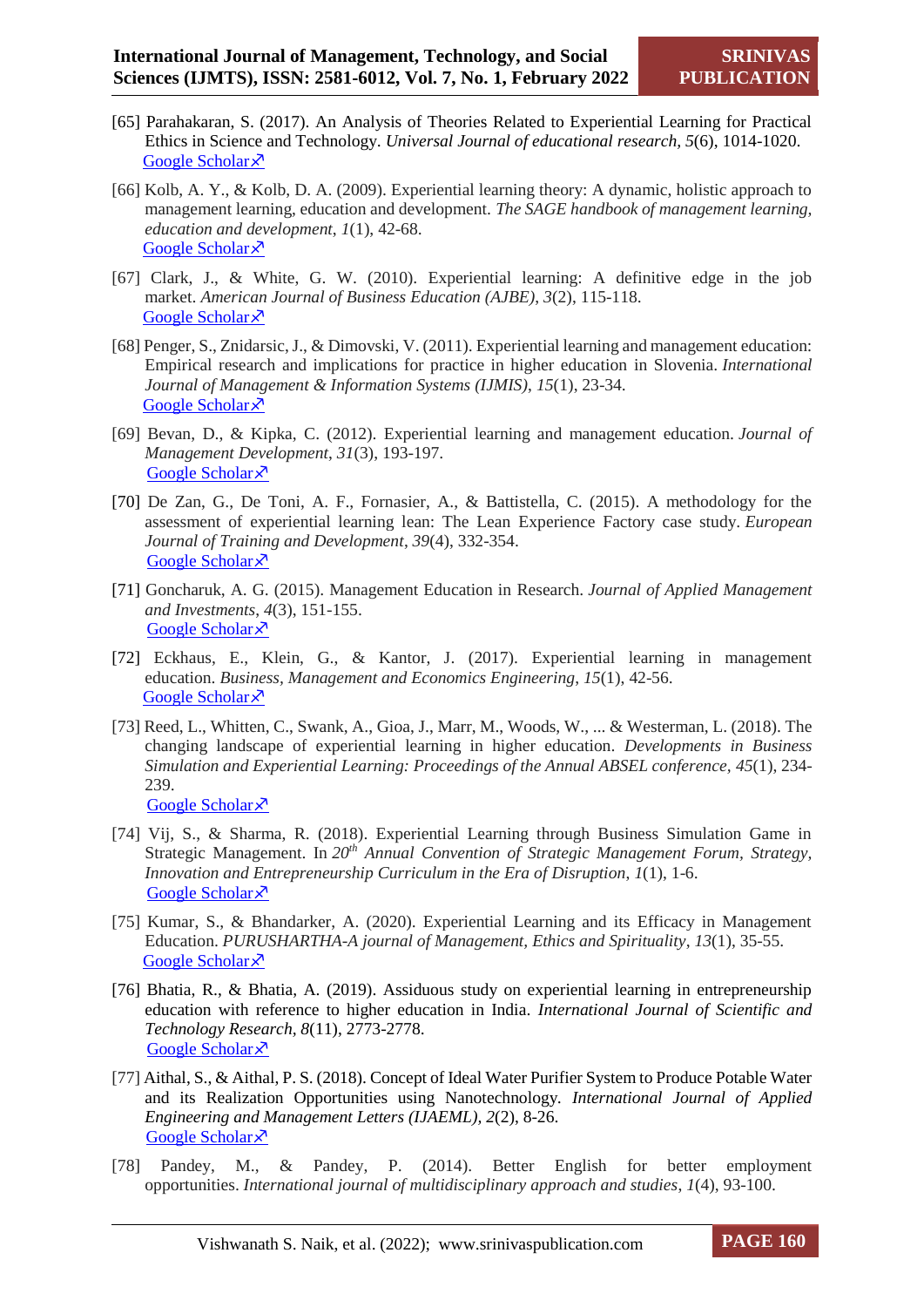[Google Scholar](https://scholar.google.com/scholar?hl=en&as_sdt=0%2C5&q=Pandey%2C+M.%2C+%26+Pandey%2C+P.+%282014%29.+Better+English+for+better+employment+opportunities.+International+journal+of+multidisciplinary+approach+and+studies%2C+1%284%29%2C+93-100.&btnG=)  $\lambda$ 

- [79] Francis, R. (2012). Business communication courses in the MBA curriculum: A reality check. *International Proceedings of Economic Development & Research, 33*(1), 188-192. [Google Scholar](https://scholar.google.com/scholar?hl=en&as_sdt=0%2C5&q=Francis%2C+R.+%282012%29.+Business+communication+courses+in+the+MBA+curriculum%3A+A+reality+check.+International+Proceedings+of+Economic+Development+%26+Research%2C+33%281%29%2C+188-192.&btnG=)<sup> $\lambda$ </sup>
- [80] Sharma, B. S. (2013). Curriculum Development & Pedagogy for Developing World Class Management Education in South Asia. *International Journal of Management Excellence*, *1*(2), 38- 44. [Google Scholar](https://scholar.google.com/scholar?hl=en&as_sdt=0%2C5&q=Sharma%2C+B.+S.+%282013%29.+Curriculum+Development+%26+Pedagogy+for+Developing+World+Class+Management+Education+in+South+Asia.+International+Journal+of+Management+Excellence%2C+1%282%29%2C+38-44.&btnG=) ×
- [81] Aithal, P. S., & Aithal, S. (2020). Analysis of the Indian National Education Policy 2020 towards achieving its objectives. *International Journal of Management, Technology, and Social Sciences (IJMTS), 5*(2), 19-41. [Google Scholar](https://scholar.google.com/scholar?hl=en&as_sdt=0%2C5&q=%27%27Analysis+of+the+Indian+National+Education+Policy+2020+towards+achieving+its+objectives.+International+Journal+of+Management%2C+Technology%2C+and+Social+Sciences+%28IJMTS%29%2C+5%282%29%2C+19-41%27%27.&btnG=) ×
	- [82] Ganganwar, Y. B. (2021). A Study on Influence of Industry Institute Interaction on Brand Building of Management Institutes in Pune. *Turkish Journal of Computer and Mathematics Education (TURCOMAT)*, *12*(6), 4966-4970. [Google Scholar](https://scholar.google.com/scholar?hl=en&as_sdt=0%2C5&q=Ganganwar%2C+Y.+B.+%282021%29.+A+Study+on+Influence+of+Industry+Institute+Interaction+on+Brand+Building+of+Management+Institutes+in+Pune.+Turkish+Journal+of+Computer+and+Mathematics+Education+%28TURCOMAT%29%2C+12%286%29%2C+4966-4970.&btnG=) ×
	- [83] Shukla, S. S. (2013). Management education in India issues and concerns. *International Journal of Education and Learning, 2*(2), 15-26. [Google Scholar](https://scholar.google.com/scholar?hl=en&as_sdt=0%2C5&q=Shukla%2C+S.+S.+%282013%29.+Management+education+in+India+issues+and+concerns.+International+Journal+of+Education+and+Learning%2C+2%282%29%2C+15-26.&btnG=) ×
	- [84] Vaidya, R. W., Prasad, K., & Mangipudi, M. R. An Empirical Study of Academic Staff Performance with and Without Industry Work Experience and their effectiveness in Teaching, Learning and Research in the Faculty of Business Administration: A comparative Analysis Concerning Indian Universities. *Turkish Online Journal of Qualitative Inquiry (TOJQI), 12*(4), 1029-1041. [Google Scholar](https://scholar.google.com/scholar?hl=en&as_sdt=0%2C5&q=Vaidya%2C+R.+W.%2C+Prasad%2C+K.%2C+%26+Mangipudi%C2%BA%2C+M.+R.+An+Empirical+Study+of+Academic+Staff+Performance+with+and+Without+Industry+Work+Experience+and+their+effectiveness+in+Teaching%2C+Learning+and+Research+in+the+Faculty+of+Business+Administration%3A+A+comparative+Analysis+Concerning+Indian+Universities.+Turkish+Online+Journal+of+Qualitative+Inquiry+%28TOJQI%29%2C+12%284%29%2C+1029-1041++&btnG=)  $\lambda$
	- [85] Chattopadhyay, S., & Singh, S. (2012). A study of the crucial factors impacting the brand positioning of B-schools in West Bengal. *Journal of Business Management & Social Sciences Research (JBM&SSR), 1*(1), 44-47*.* [Google Scholar](https://scholar.google.com/scholar?hl=en&as_sdt=0%2C5&q=A+Study+of+the+Crucial+Factors+Impacting+the+Brand+Positioning+of+B-Schools+in+West+Bengal&btnG=) ×
	- [86] Duke, D. L., Tucker, P. D., Salmonowicz, M. J., & Levy, M. (2006). Challenges facing principals of low-performing schools?. *Educational Practice and Theory*, *28*(2), 5-25. [Google Scholar](https://scholar.google.com/scholar?hl=en&as_sdt=0%2C5&q=Duke%2C+D.+L.%2C+Tucker%2C+P.+D.%2C+Salmonowicz%2C+M.+J.%2C+%26+Levy%2C+M.+%282006%29.+Challenges+facing+principals+of+low-performing+schools%3F.+Educational+Practice+and+Theory%2C+28%282%29%2C+5-25.&btnG=) ×
	- [87] Karande, S., & Kulkarni, M. (2005). Poor school performance. *The Indian Journal of Pediatrics, 72*(11), 961-967. [Google Scholar](https://scholar.google.com/scholar?hl=en&as_sdt=0%2C5&q=Poor+school+performance+karande&btnG=) ×
	- [88] Aithal, P. S. (2017). ABCD Analysis as Research Methodology in Company Case Studies. *International Journal of Management, Technology, and Social Sciences (IJMTS), 2*(2), 40-54. [Google Scholar](https://scholar.google.com/scholar?hl=en&as_sdt=0%2C5&q=Aithal%2C+P.+S.+%282017%29.+ABCD+Analysis+as+Research+Methodology+in+Company+Case+Studies.+International+Journal+of+Management%2C+Technology%2C+and+Social+Sciences+%28IJMTS%29%2C+2%282%29%2C+40-54.&btnG=) ×
	- [89] Bhatt, K., Tarey, V., Patel, P., Mits, K. B., & Ujjain, D. (2012). Analysis of source lines of code (SLOC) metric. *International Journal of Emerging Technology and Advanced Engineering, 2*(5), 150-154. [Google Scholar](https://scholar.google.com/scholar?hl=en&as_sdt=0%2C5&q=Bhatt%2C+K.%2C+Tarey%2C+V.%2C+Patel%2C+P.%2C+Mits%2C+K.+B.%2C+%26+Ujjain%2C+D.+%282012%29.+Analysis+of+source+lines+of+code+%28SLOC%29+metric.+International+Journal+of+Emerging+Technology+and+Advanced+Engineering%2C+2%285%29%2C+150-154&btnG=)<sup> $\lambda$ </sup>
	- [90] Aithal, P. S., & Kumar, P. M. (2015). Applying SWOC analysis to an institution of higher education. *International Journal of Management, IT and Engineering, 5*(7), 231-247. [Google Scholar](https://scholar.google.com/scholar?hl=en&as_sdt=0%2C5&q=Aithal%2C+P.+S.%2C+%26+Kumar%2C+P.+M.+%282015%29.+Applying+SWOC+analysis+to+an+institution+of+higher+education.+International+Journal+of+Management%2C+IT+and+Engineering%2C+5%287%29%2C+231-247.&btnG=) ×
	- [91] Aithal, P. S., & Aithal, S. (2019). Analysis of Higher Education in Indian National Education Policy Proposal 2019 and its Implementation Challenges*. International Journal of Applied Engineering and Management Letters (IJAEML), 3*(2), 1-35. [Google Scholar](https://scholar.google.com/scholar?hl=en&as_sdt=0%2C5&q=Aithal%2C+P.+S.%2C+%26+Aithal%2C+S.+%282019%29.+Analysis+of+Higher+Education+in+Indian+National+Education+Policy+Proposal+2019+and+its+Implementation+Challenges.+International+Journal+of+Applied+Engineering+and+Management+Letters+%28IJAEML%29%2C+3%282%29%2C+1-35.&btnG=) ×